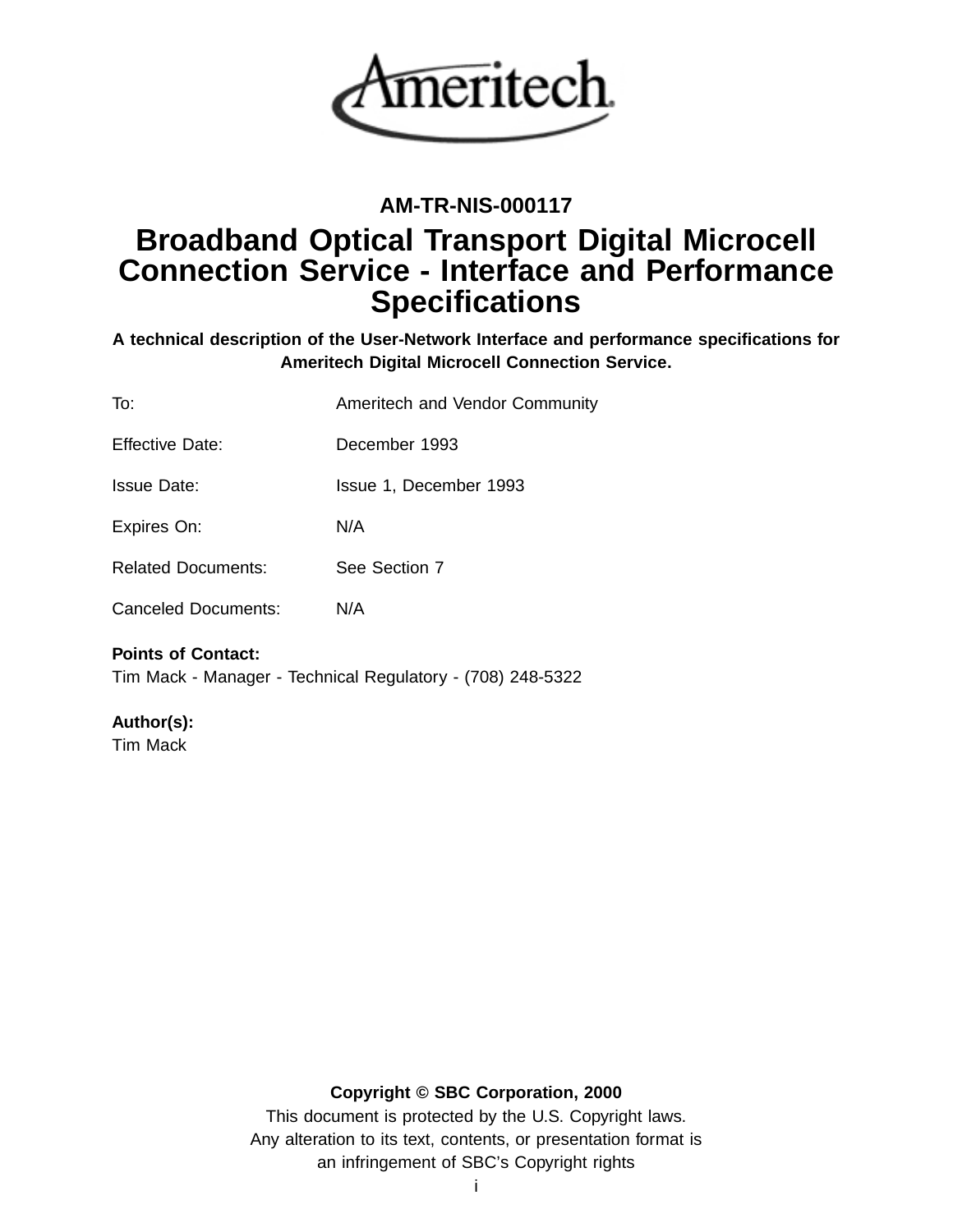|    | <b>SBC Practice</b> |                          |                                                                 | <b>AM-TR-NIS-000117</b><br>Issue 1, December 1993 |
|----|---------------------|--------------------------|-----------------------------------------------------------------|---------------------------------------------------|
|    |                     | <b>Table of Contents</b> |                                                                 |                                                   |
| 1. |                     | <b>PURPOSE</b>           |                                                                 | 3                                                 |
| 2. |                     |                          | <b>CHANGE AND REISSUE</b>                                       | 3                                                 |
| 3. |                     |                          | SERVICE DESCRIPTION                                             | 3                                                 |
|    | 3.1.                | Overview                 |                                                                 | 3                                                 |
|    | 3.2.                | Architecture             |                                                                 | 3                                                 |
| 4. |                     |                          | <b>INTERFACE SPECIFICATIONS</b>                                 | 5                                                 |
|    | 4.1.                |                          | Network Interface "A"                                           | 5                                                 |
|    |                     |                          | 4.1.1. Physical                                                 | 5                                                 |
|    |                     |                          | 4.1.2. Electrical                                               | 6                                                 |
|    | 4.2.                |                          | Network Interface "B"                                           | 8                                                 |
|    |                     |                          | 4.2.1. Physical                                                 | 8                                                 |
|    |                     | 4.2.2.                   | Optical                                                         | 9                                                 |
|    |                     | 4.2.3.                   | Modulation                                                      | 9                                                 |
| 5. |                     |                          | <b>ENVIRONMENTAL REQUIREMENTS</b>                               | 10                                                |
|    | 5.1.                | Space                    |                                                                 | 10                                                |
|    | 5.2.                | Temperature              |                                                                 | 10                                                |
|    | 5.3.                | Humidity                 |                                                                 | 10                                                |
| 6. |                     |                          | SERVICE PERFORMANCE SPECIFICATIONS                              | 11                                                |
|    | 6.1.                |                          | <b>Attenuation Distortion</b>                                   | 11                                                |
|    | 6.2.                |                          | <b>Noise Contribution</b>                                       | 11                                                |
|    | 6.3.                |                          | <b>Interrmodulation Distortion</b>                              | 11                                                |
| 7. |                     | <b>REFERENCES</b>        |                                                                 | 11                                                |
| 8. |                     |                          | APPENDIX 1 (Service Port Interface Message Protocol and Syntax) | 11                                                |
|    | 8.1.                | Purpose                  |                                                                 | 11                                                |
|    | 8.2.                |                          | Service Port Transmission                                       | 11                                                |
|    |                     |                          | 8.2.1. RS232 Bus Transmission                                   | 12                                                |
|    |                     | 8.2.2.                   | <b>Service Port Messages</b>                                    | 12                                                |
|    |                     |                          | 8.2.3. Field Definitions                                        | 13                                                |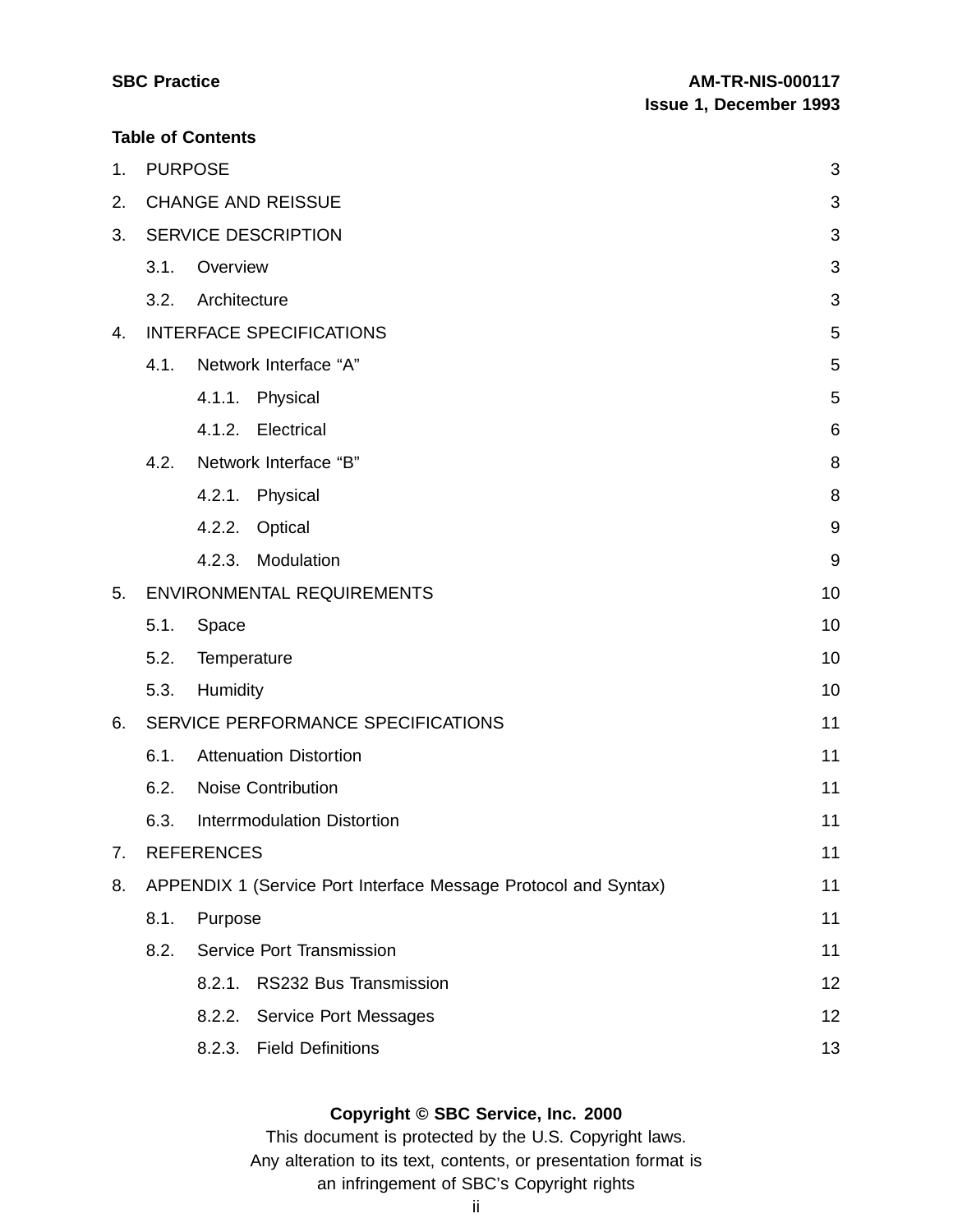| 8.2.4. Service Port Operating Commands   | 14 |
|------------------------------------------|----|
| 8.2.5. Service Port Requests             | 15 |
| 8.2.6. Service Port Acknowledgments      | 16 |
| 8.2.7. Service Port Message Descriptions | 17 |
| 8.2.8. Command Message Data Locations    | 20 |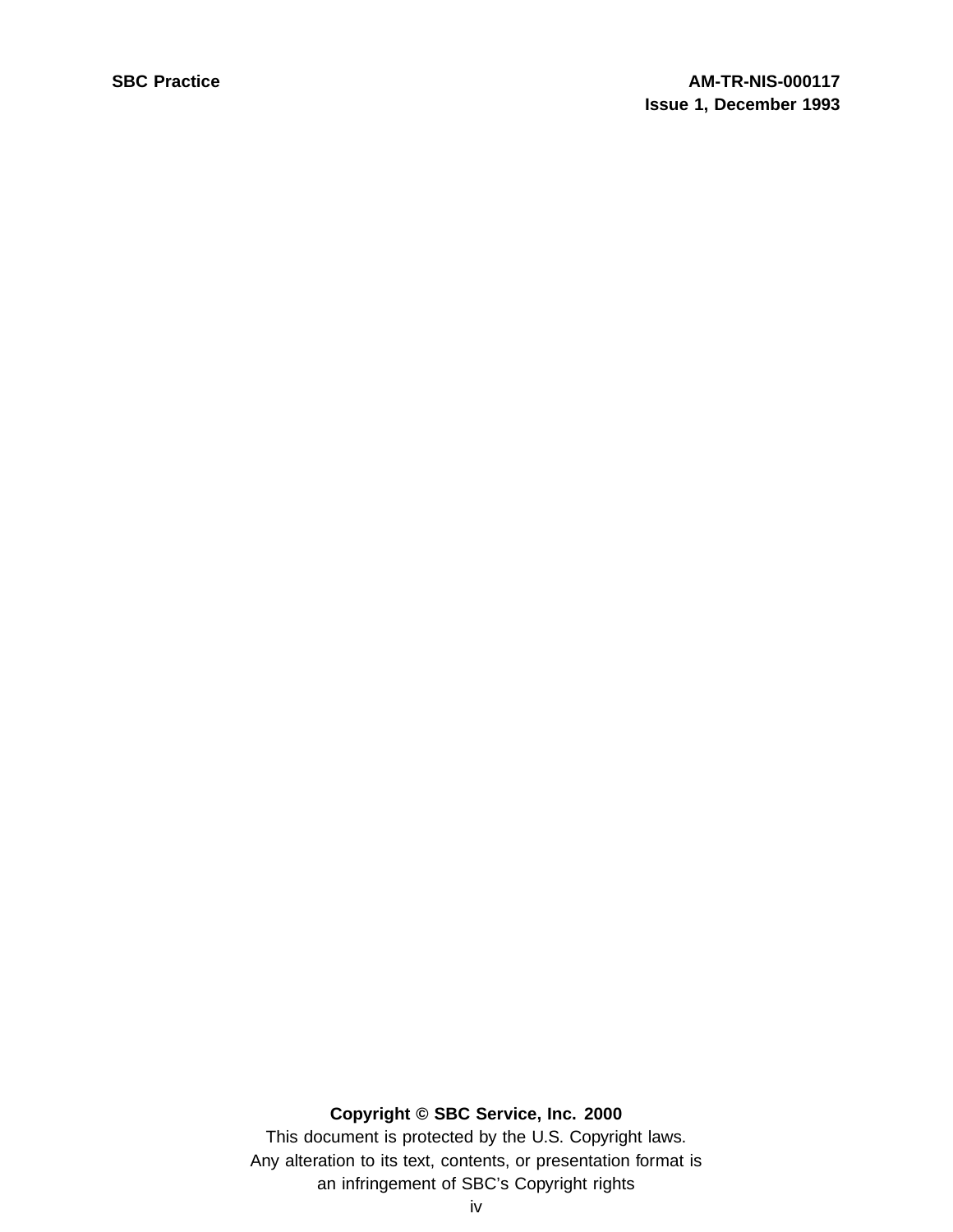# **TECHNICAL REFERENCE NOTICE**

This Technical Reference is published by Ameritech to provide a technical description of the User-Network Interface for Ameritech's Digital Microcell Connection Service. It provides interface specifications and performance specifications as a guide for system users and vendors.

Ameritech reserves the right to revise this document for any reason including, but not limited to, conformity with standards promulgated by various agencies, utilization of advances in the state of the technical areas, or the reflection of changes in the design of any equipment, techniques or procedures described or referred to herein.

**AMERITECH MAKES NO REPRESENTATION OR WARRANTY, EXPRESS OR IMPLIED, WITH RESPECT TO THE SUFFICIENCY, ACCURACY, OR UTILITY OF ANY INFORMATION OR OPINION CONTAINED HEREIN. AMERITECH EXPRESSLY ADVISES THAT ANY USE OF OR RELIANCE UPON THIS TECHNICAL REFERENCE IS AT THE RISK OF THE USER AND THAT AMERITECH SHALL NOT BE LIABLE FOR ANY DAMAGE OR INJURY IN-CURRED BY ANY PERSON ARISING OUT OF THE SUFFICIENCY, ACCURACY, OR UTILITY OF ANY INFORMATION OR OPINION CONTAINED HEREIN.**

This document is not to be construed as a suggestion to any manufacturer to modify or change any of its products, nor does this document represent any commitment by Ameritech or any Ameritech company to purchase any product, whether or not it provides the described characteristics.

Ameritech does not recommend products, and nothing contained herein is intended as a recommendation of any product to anyone.

Nothing contained herein shall be construed as conferring by implication, estoppel, or otherwise any license or right under any patent, whether or not the use of any information herein necessarily employs an invention of any existing or later issued patent.

Ameritech reserves the right not to offer any or all of these services and to withdraw any or all of them at any future time.

With respect to services offered pursuant to tariff, however, the terms and conditions of the service offering are determined by the tariff itself and applicable laws and regulations.

Document may be ordered from Ameritech by contacting the Document Order Center at (847) 248-4324.

#### **Copyright © SBC Service, Inc. 2000**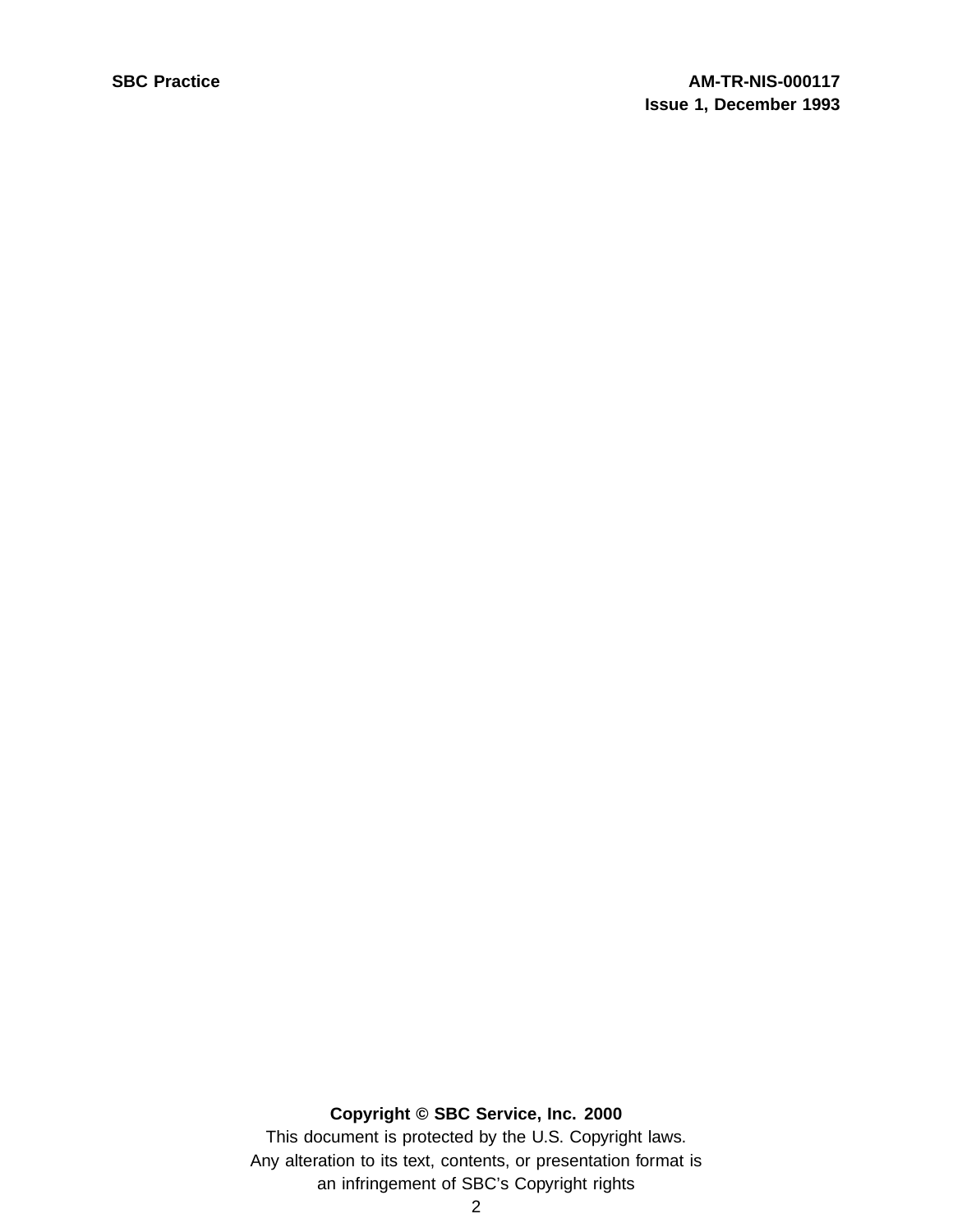# **1. PURPOSE**

This document describes the User-Network Interface and performance specifications for Ameritech Digital Microcell Connection service.

#### **2. CHANGE AND REISSUE**

This is the first issue of this document. When revisions to this document are issued, this paragraph will provide a summary of changes and modifications.

# **3. SERVICE DESCRIPTION**

#### **3.1. Overview**

Ameritech Digital Microcell Connection Service provides for the bidirectional transport of signals within the radio frequency (RF) spectrum bandwidth of 824 MHz to 894 MHz assigned to cellular mobile radio telephone services in the United States. This service provides, alternatively, for the transport of cellular RF spectrum assigned to either "non-wireline" (Band A) or "wireline" (Band B) cellular mobile carriers. This service would typically be employed for transport of cellular service signals between a cellular mobile carrier's radio frequency transceiver location ("microcell site") and another location ("host site") for RF signal processing.

#### **3.2. Architecture**

Cellular RF bandwidth signals carried by a Digital Microcell Connection Service channel will be transported between sites over single-mode fiber optic transmission media. Interfaces to Digital Microcell Connection Service channels are portrayed in Figure 1. The Digital Microcell Connection Service channel interface specifications pertain to two interfaces: one electrical interface designated Network Interface "A" in Figure 1 and one optical interface designated Network Interface "B" in Figure 1.

The broadband RF electrical signals presented as in input to the Digital Microcell Connection Service channel at Network Interface "A" are sampled and digitally encoded in a Pulse Code Modulation (PCM) process. The resulting PCM digital signal representation is then used to directly modulate an optical laser operating at a wave-length of 1550 nm for transmission over a single-mode fiber towards and across Network Interface "B". The 1550 nm optical signal is combined via Wavelength Division Multiplexing (WDM) with a 1310 nm optical signal received over the same fiber from Network Interface "B".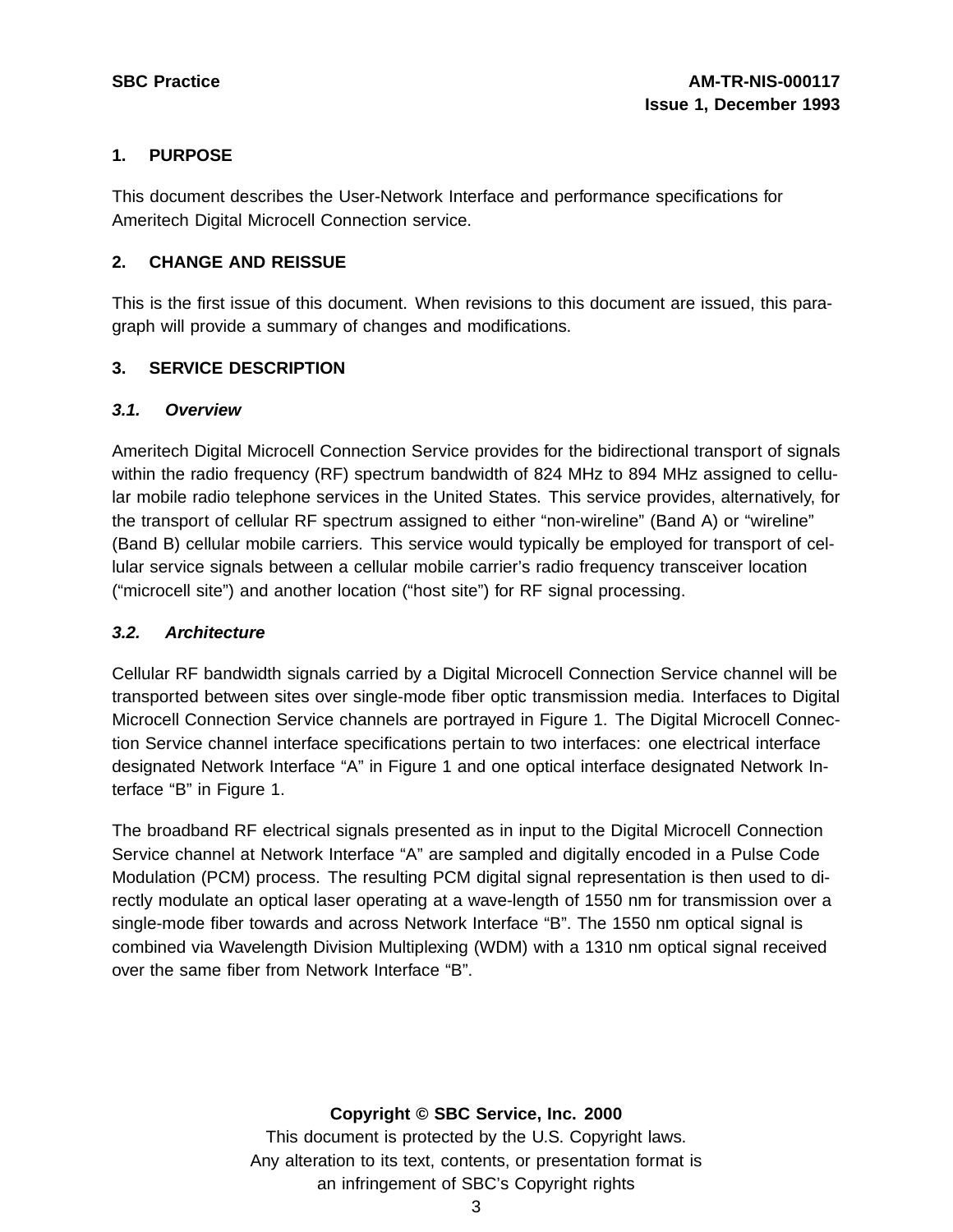

#### **Figure 1. Digital Microcell Connection Service Network Interface Definition**

In the opposite direction of transmission, the optical signal presented as an input to the Digital Microcell Connection Service at Network Interface "B" operates at a 1310 nm wavelength as previously mentioned. After separation via WDM at the host site from the 1550 nm signal described above, the detected optical signal is converted to an electrical signal via a direct photo-detection demodulation process, then decoded via a corresponding PCM decoding process at the host site and filtered to present a broadband electrical signal of the appropriate bandwidth as RF output at Network Interface "A".

Digital Microcell Connection Service network transport is via a single fiber between Network Interface "A" and Network Interface "B". The transport distance for Digital Microcell Connection Service between Network Interface "A" and Network Interface "B" is limited by the insertion loss of the optical fiber to be less than 27 dB as measured at the controlling optical wavelength of 1550 nanometers.

Powering for the Digital Microcell Connection Service network equipment located at the host site will be provided by the customer according to the requirements specified in Section 4.1 for Network Interface "A". No power Interface requirements exist for Network Interface "B" at the microcell site.

Command inputs presented by the customer across Network Interface "A" are used for status and operational control of host site network equipment as specified in Section 4.1. Alarm out-

#### **Copyright © SBC Service, Inc. 2000**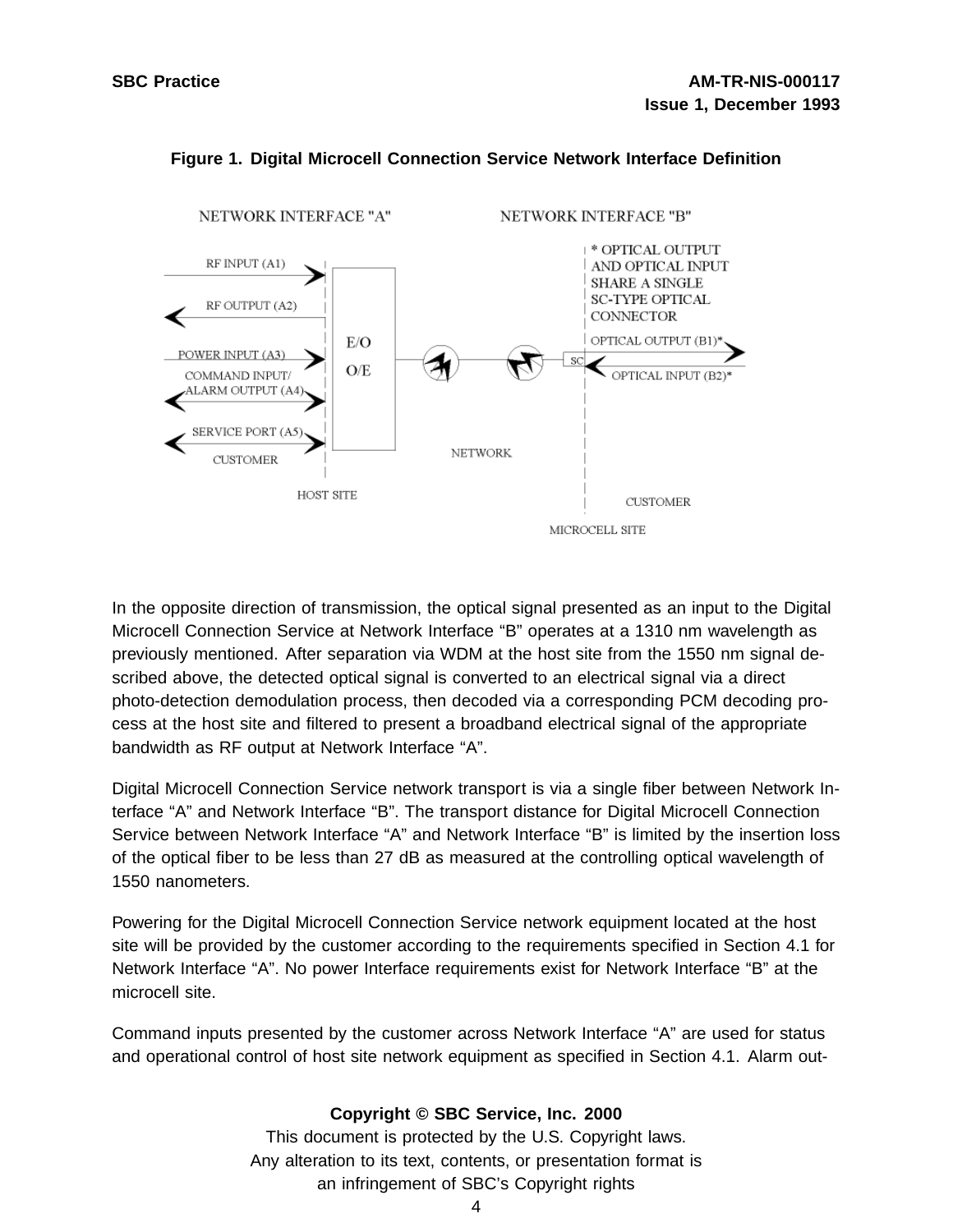# **SBC Practice AM-TR-NIS-000117 Issue 1, December 1993**

puts are presented to the customer across Network Interface "A" at the host site as specified in Section 4.1. These alarms are for the purpose of indicating a failure or degraded signal condition associated with the received optical signal or the optical demodulator. These alarms are not monitored from the network - therefore it is the responsibility of the customer to notify Ameritech when maintenance action is required. No alarm output interface requirements exist for Network Interface "B" at the mircocell site.

A service Port is available to the customer from the network equipment at the host site across Network Interface "A" as specified in Section 4.1. The service port is provided for the purpose of allowing the customer access to and control of Digital Microcell Connection Service monitoring, alarming, powering and operational status. Interface protocol and command/response message protocol and syntax specifications across the service port interface are provided in Section 4.1 and Appendix 1, respectively.

# **4. INTERFACE SPECIFICATIONS**

# **4.1. Network Interface "A"**

Network Interface "A", located at the Digital Microcell Connection Service host site, consists of five sub-interfaces (A1 through A5) as indicated in Figure 1. Four sub-interfaces (A1, A3, A4 and A5) are inputs to the Digital Microcell Connection Service channel. Three sub-interfaces (A2, A4 and A5) are outputs from the Digital Microcell Connection Service channel.

#### 4.1.1. Physical

This interface consists of four separate connectors of three different types.

RF Input (A1) and RF Output (A2) utilize individual standard 50 ohm impedance TNC female coaxial connectors, AMP type 228502-1 or equivalent.

Power Input (A3) and Command Input/Alarm Output (A4) together utilize a male 36 pin "D" style connector with mixed contacts, ITT Cannon DDM 36W4P or equivalent. Pin assignments are provided in Table 1.

Service Port (A5) utilizes a standard female DB-9 connector, Cinch 233-09-50-146 or equivalent. Pin assignments are provided in Table 2.

| Pin             | Power, Command or Alarm Signal |
|-----------------|--------------------------------|
| А1 <sup>-</sup> | + 24 Volts DC Power            |
| ΑЗ              | Signal Ground                  |

#### **Table 1.**

#### **Copyright © SBC Service, Inc. 2000**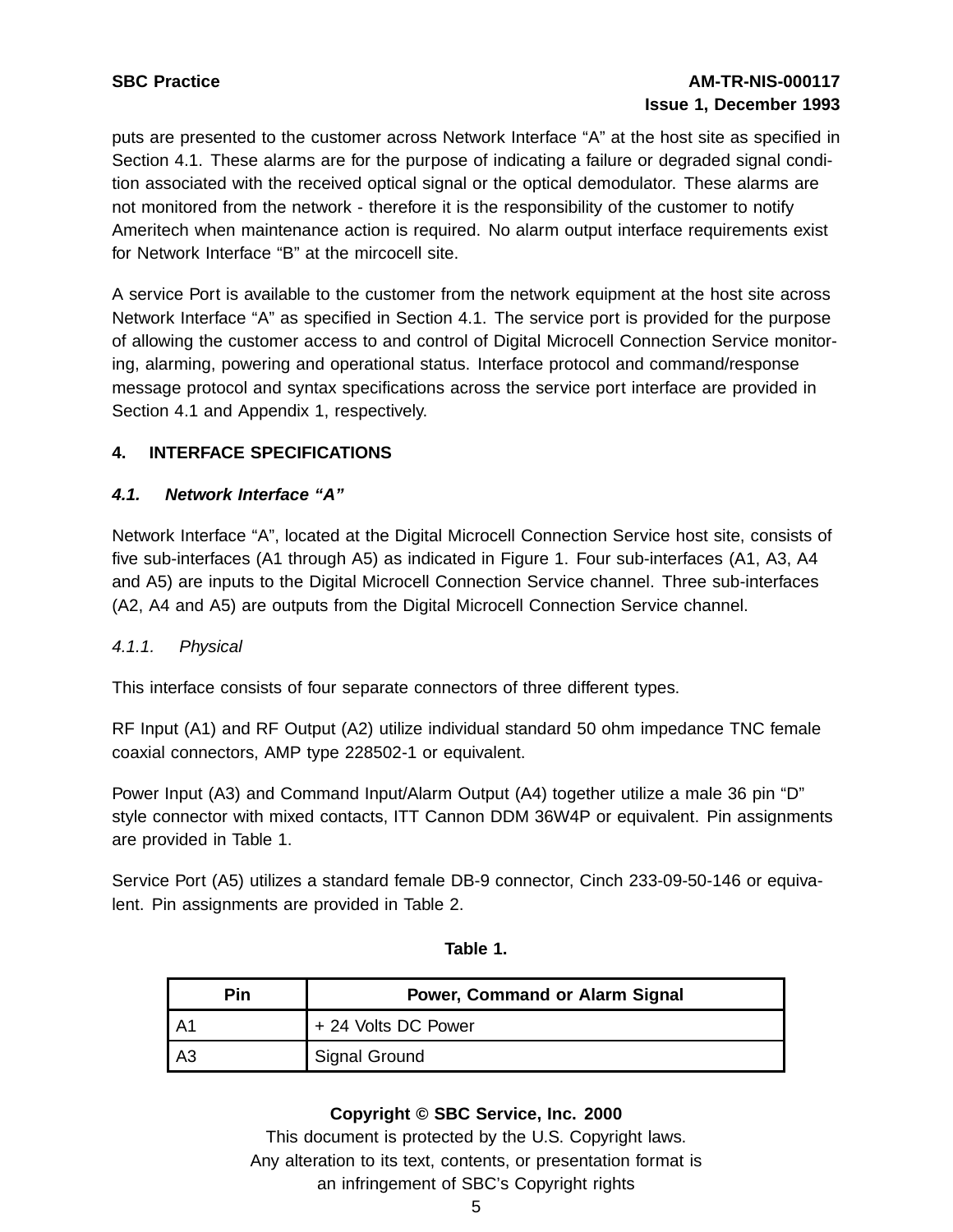| A <sub>4</sub> | + 24 Volts DC Return                                 |
|----------------|------------------------------------------------------|
| 3              | Host Digitizer Green LED Command (TTL)               |
| 22             | Host Digitizer Fan Failure Alarm (TTL)               |
| 23             | Host Digitizer General Failure Alarm (TTL)           |
| 24             | Host Digitizer Standby Mode Command (TTL)            |
| 25             | Host Optical Transceiver General Failure Alarm (TTL) |
| 26             | Host Optical Transceiver Standby Mode Command (TTL)  |
| 28             | RS 485 + Alarm Channel from Network                  |
| 29             | RS 485 - Alarm Channel from Network                  |
| 30             | Order Wire + for Remote Site                         |
| 31             | Order Wire - for Remote Site                         |
| 32             | Host Digitizer Red LED Command (TTL)                 |

#### **Table 2.**

| Pin         | <b>Signal</b>        |
|-------------|----------------------|
|             | RS-232 Tx Data       |
|             | RS-232 Rx Data       |
|             | <b>Signal Ground</b> |
| 1,4,6,7,8,9 | Unused               |

#### 4.1.2. Electrical

Broadband RF electrical signals are presented by the customer as an input to the Digital Microcell Connection Service Channel via the RF Input (A1) sub-interface as shown in Figure 1. Electrical signal specifications for this sub-interface as defined below in Table 3.

Broadband RF electrical signals are presented to the customer as an output from the Digital Microcell Connection Service channel via the RF Output (A2) sub-interface as shown in Figure 1. Electrical signal specifications for this sub-interface are defined below in Table 4.

#### **Copyright © SBC Service, Inc. 2000**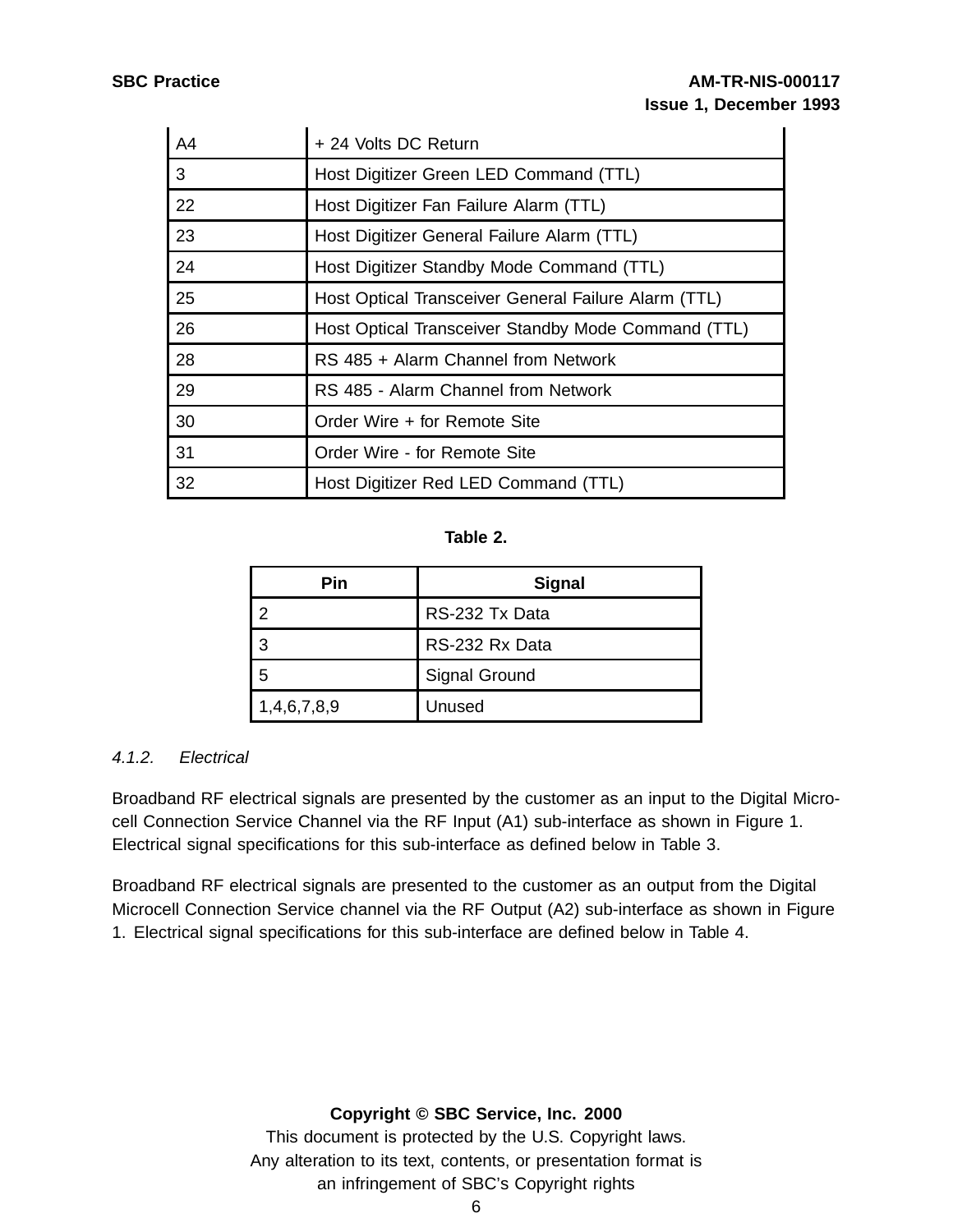**Table 3.**

# **RF INPUT (A1) ELECTRICAL SPECIFICATIONS**

Impedance: 50 ohms Nominal

Bandwidth: 869 to 880 MHz and 890 to 891.5 MHz

(Band A)

OR

880 to 890 MHz and 891.5 to 894 MHz

(Band B)

Maximum Signal Level: - 30 dBm

**Table 4.**

| RF OUTPUT (A2) ELECTRICAL SPECIFICATIONS       |
|------------------------------------------------|
| Impedance: 50 ohms Nominal                     |
| Bandwidth: 824 to 835 MHz and 845 to 846.5 MHz |
| (Band A)                                       |
| 835 to 845 MHz and 846.5 to 849 MHz            |
| (Band B)                                       |
| Maximum Signal Level: 0 dBm                    |

Maximum current at +24 volts DC on the Power Input sub-interface (A3) is 1.5 amperes. The peak-to-peak ripple voltage on the +24 VDC Power Input sub-interface (A3) as supplied by the customer shall not exceed 500 millivolts.

Command Inputs and Alarm Outputs (A4) are operated at standard TTL logic levels (5 volts  $\pm$ 10%). Commands are indicated by TTI Hi. Alarms are indicated by providing a low resistance

#### **Copyright © SBC Service, Inc. 2000**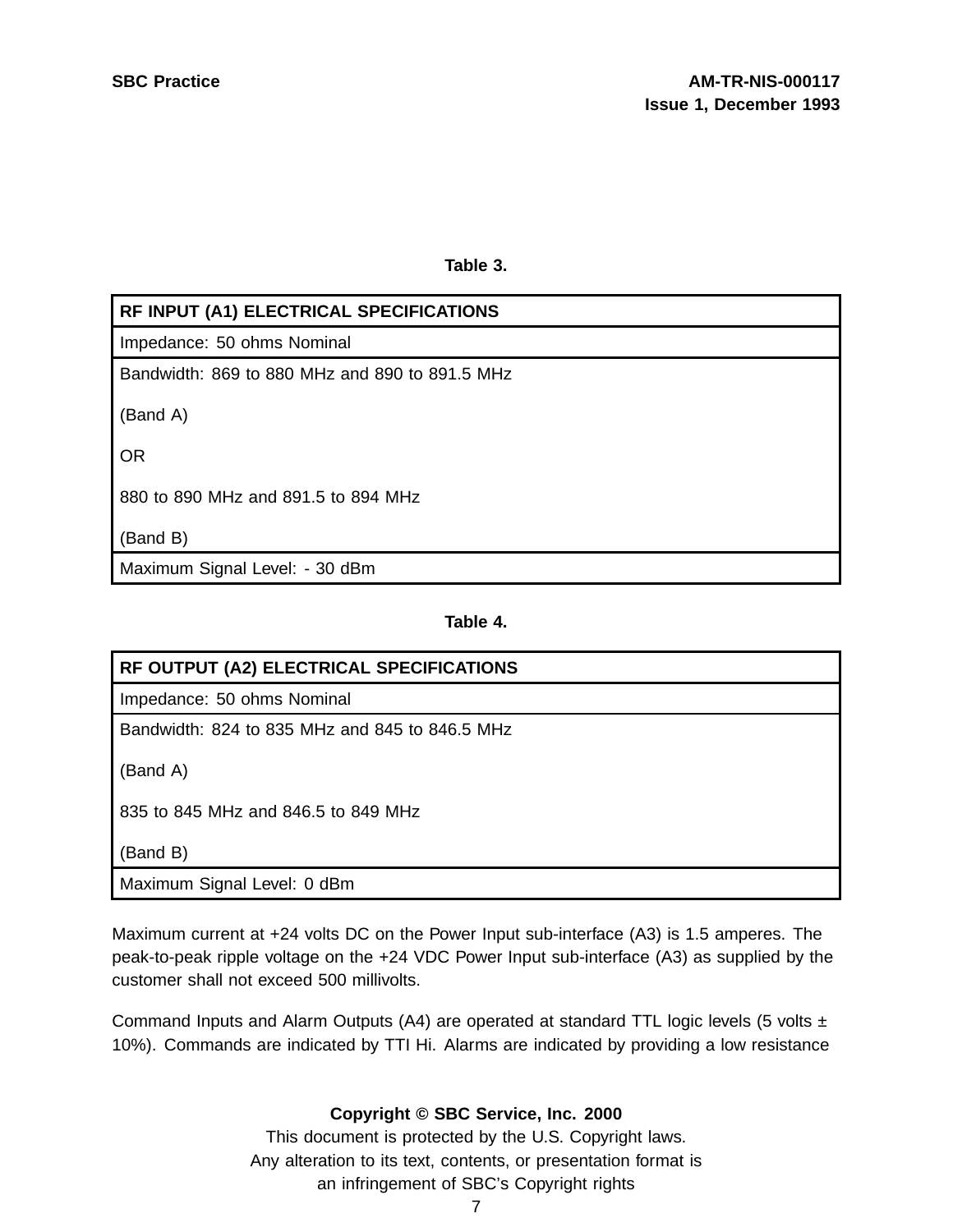(less than 100 ohms) to ground. Customer supplied voltages used to sense alarms must be biased positive with respect to ground (TTL Lo = 0 to 0.8 volts, TTL Hi = 2.0 to 5.0 volts).

A separate alarm messaging channel is provided across the Command Input/Alarm Output (A4) sub-interface as an 9600 bps channel demultiplexed from the optical signal originating from the microcell site Network Interface "B". This channel is bidirectional, message content is transparent to the network and conforms to EIA RS-485 specifications at Network Interface "A". The data received consists of 8 bits format with 1 start bit, 1 stop bit and no parity. This 9600 bps message channel is contained in the demultiplexed signal as described in Section 4.2.3. The alarm messaging channel packet format is as follows:

> | SYNC | MESSAGE LENGTH CHARACTER | MESSAGE | CHKSUM |  $(8 \text{ bits})$  $(8 \text{ bits})$  $(30-47 \text{ bytes})$   $(8 \text{ bits})$

The packet shall have a checksum that is the 8 bit sum of the message less SYNC and any ESC characters, ignoring the carryout of the higher corder bits. The SYNC shall have the unique value of 0B8h which identifies the beginning of a packet. The length of the packet is given by the message length character and is the number of additional bytes including the checksum.

The Service Port interface provides a RS-232 serial interface port operating at 9600 baud for the purpose of allowing the customer access to and control of Digital Microcell Connection Service monitoring, alarming, powering and operational status. The data transmitted and received consists of 8 bits format with 1 start bit, 1 stop bit and no parity. The packet protocol operating across this interface is identical to that specified for the alarm messaging channel described above. Message protocol and syntax specifications across the service port interface are provided in Appendix 1.

# **4.2. Network Interface "B"**

Network Interface "B", located at the Digital Microcell Connection Service microcell site, consists of a single physical interface with two sub-interfaces (B1 and B2) as indicated in Figure 1. The Optical Output (B1) sub-interface is an output from the Digital Microcell Connection Service Channel. The Optical Input (B2) sub-interface is an input to the Digital Microcell Connection Service channel.

#### 4.2.1. Physical

This interface employs one single connector to provide both the Optical Output (B1) and Optical Input (B2) sub-interfaces. Each sub-interface operates at a different optical wavelength across

**Copyright © SBC Service, Inc. 2000**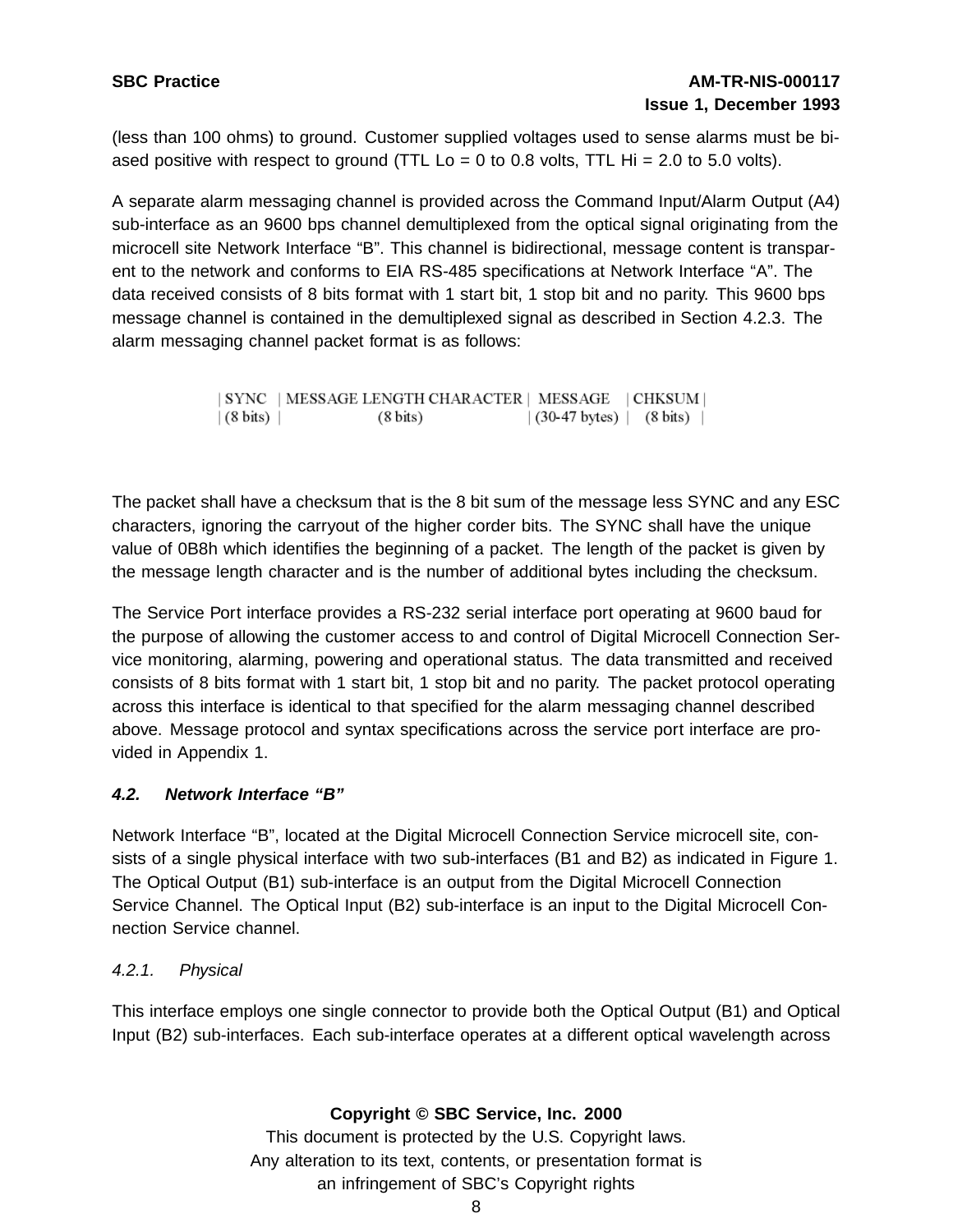a single-position fiber optic SC-type male connector, SCFOC/2.5 or equivalent as specified in Ameritech SC Connector Specification V.01.

#### 4.2.2. Optical

An optical signal is presented to the customer as an output from the Digital Microcell Connection Service channel via the Optical Output (B1) sub-interface as shown in Figure 1. This Optical Output (B1) sub-interface shares the same single physical interface with the Optical Input (B2) sub-interface specified below. Optical signal specifications for this sub-interface are defined in Table 5.

#### **Table 5.**

| <b>OPTICAL OUTPUT (B1) OPTICAL SPECIFICATIONS:</b> |
|----------------------------------------------------|
| Optical Wavelength: $1550 \pm 20$ nanometers       |
| Fiber: 9/125 Single Mode                           |
| 8.3 micron diameter core nominal                   |
| Maximum Signal Level: + 5 dBm average              |

An optical signal is presented by the customer as an input to the Digital Microcell Connection Service channel via the Optical Input (B2) sub-interface as shown in Figure 1. This Optical Input (B2) sub-interface shares the same single physical interface with the Optical Output (B1) sub-interface above. Optical signal specifications for this sub-interface are defined in Table 6.

#### **Table 6.**

| OPTICAL INPUT (B2) OPTICAL SPECIFICATIONS:   |
|----------------------------------------------|
| Optical Wavelength: $1310 \pm 20$ nanometers |
| Fiber: 9/125 Single Mode                     |
| 8.3 micron diameter core nominal             |
| Maximum Signal Level: +6 dBm average         |

#### 4.2.3. Modulation

Documentation is available from ADC Kentrox, a subsidiary of ADC Telecommunications, Inc. pursuant to the non-disclosure requirements of ADC Kentrox.

#### **Copyright © SBC Service, Inc. 2000**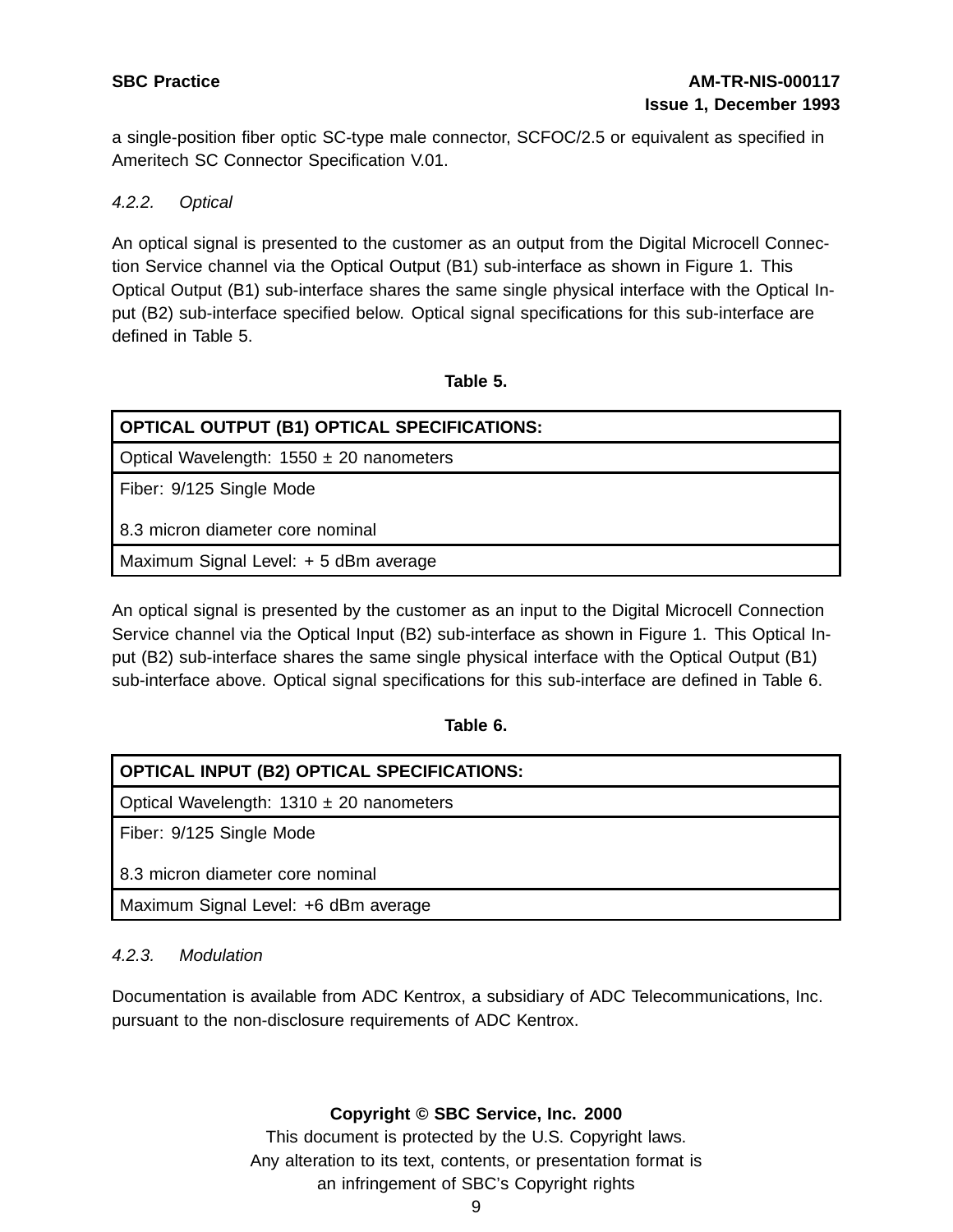Contact: General Manager - Wireless Systems, ADC Kentrox, P.O. Box 10704, Portland, Oregon 97210-0704, Telephone (503) 643-1681

#### **5. ENVIRONMENTAL REQUIREMENTS**

#### **5.1. Space**

Space to house the network equipment provided at Network Interface "A" host site locations must be provided by the customer. The space requirements are specified in Table 7.

#### **Table 7.**

| HOST SITE SPACE REQUIREMENTS: |
|-------------------------------|
| Height: 16.8 inches           |
| Width: 7.2 inches             |
| Depth: 8.4 inches             |

#### **5.2. Temperature**

The temperature of the network equipment located at Digital Microcell Connection Service host sites must be maintained within the limits specified in Table 8.

#### **Table 8.**

#### **HOST SITE TEMPERATURE REQUIREMENTS:**

Long Term: 0  $^{\circ}$ C to +35  $^{\circ}$ C  $^{-1}$ 

#### **5.3. Humidity**

The humidity of the network equipment located at Digital Microcell Connection Service host sites must be maintained within the limits specified in Table 9.

#### **Table 9.**

# **HOST SITE HUMIDITY REQUIREMENTS:**

Long Term: 10 to 95 percent Non-Condensing

#### **Copyright © SBC Service, Inc. 2000**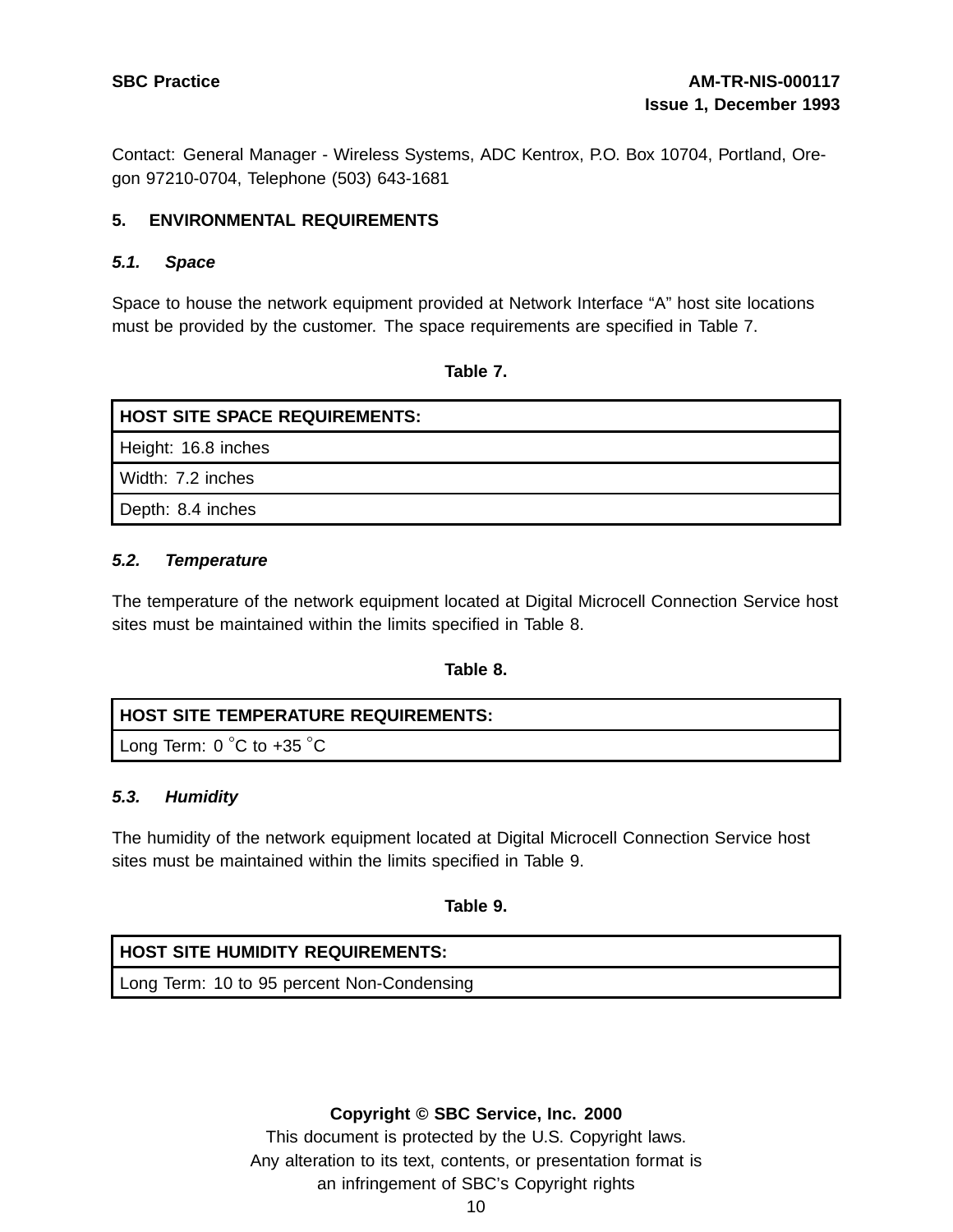#### **6. SERVICE PERFORMANCE SPECIFICATIONS**

#### **6.1. Attenuation Distortion**

Attenuation distortion shall nut exceed  $\pm$  3.0 dB between 824 and 894 MHz.

#### **6.2. Noise Contribution**

The noise contributed by the network may be represented as a noise source, having a Power Spectral Density of -115 dBc/Hz, injected at the RF Input interfaces of the Digital Microcell Connection Service.

#### **6.3. Interrmodulation Distortion**

Third order intermodulation distortion products will be limited and be at least 95 dB below the composite signal as measured by a traditional two-tone method.

# **7. REFERENCES**

1. TR-NWT-000326 "Generic Requirements for Optical Fiber Connectors and Connectorized Jumper Cables" Issue 2, March 1991.

Telcordia (formerly Bellcore)

2. Ameritech SC Connector Specification V.01

Any questions regarding this document, please contact the APEx Help Desk at 847-248-4328.

# **8. APPENDIX 1 (Service Port Interface Message Protocol and Syntax)**

#### **8.1. Purpose**

The purpose of this Appendix is to specify the messaging protocols and syntax utilized across the Service Port (A5) sub-interface as shown and defined in AM TR-NIS-000117, Figure 1 and Section 4.1. A Service Port is provided at the host site for the purpose of allowing the customer access to and control of Digital Microcell Connection Service monitoring, alarming, powering and operational status.

#### **8.2. Service Port Transmission**

Command and response information in the form of messages shall be sent between the user and the host site Digital Microcell Connection Service network equipment across the Service

**Copyright © SBC Service, Inc. 2000**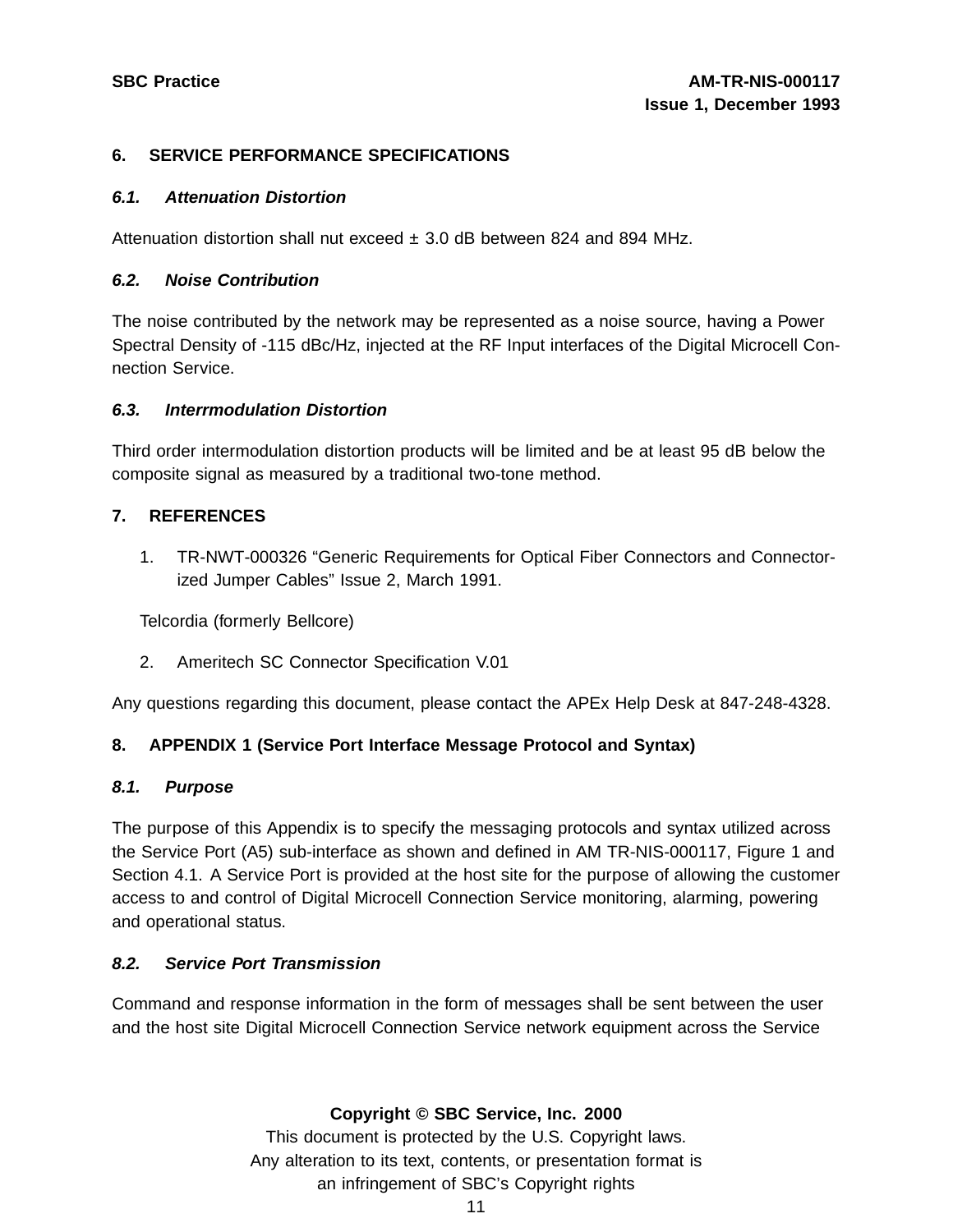ort (A5) sub-interface as an RS-232 serial port. The physical interface is specified in AM TR-NIS-000117, Section 4.1.1 and Table 2.

The data rate utilized is 9600 baud. The data shall be eight bit format with one start bit, one stop bit and no parity.

#### 8.2.1. RS232 Bus Transmission

The packet shall begin with an <STX> character and end with an <ETX> character. The data fields will be ASCII separated by a 1.

The typical message packet shall look like the following:

<STX>AMC|STAT 00|Mxx|Cxx|MCxx|Dmm/dd/yy|Thh:mm<ETX> **CRUNLxx MAUNLxx MIUNL**xx  $CMD | UNIT |$ 

The Service Port messages describe in tabular form the acceptable values and formats of the packets of information.

#### 8.2.2. Service Port Messages

The following is a compilation of valid messages used on the Service Port. A message is a packet of information across the RS232 serial interface port. It can be one of three types.

|    | Command     |                 |              |     |             |      |             |
|----|-------------|-----------------|--------------|-----|-------------|------|-------------|
|    | $<$ STX $>$ | AMC             | <b>CMDxx</b> | Mxx | Cxx         | MCxx | <etx></etx> |
|    | 8           | 8               | 40           | 24  | 24          | 32   | 8           |
|    |             |                 |              |     |             |      |             |
| 2. | Request     |                 |              |     |             |      |             |
|    | $<$ STX $>$ | AMC             | <b>CMDxx</b> | Mxx | Cxx         | MCxx | <etx></etx> |
|    | 8           | 8               | 40           | 24  | 24          | 32   | 8           |
|    |             |                 |              |     |             |      |             |
| 3. |             | Acknowledgement |              |     |             |      |             |
|    | $<$ STX $>$ | AMC             | <b>CMDxx</b> | Mxx | <b>C</b> xx | MCxx |             |
|    | 8           | 8               | 40           | 24  | 24          | 32   | 8           |

#### **Copyright © SBC Service, Inc. 2000**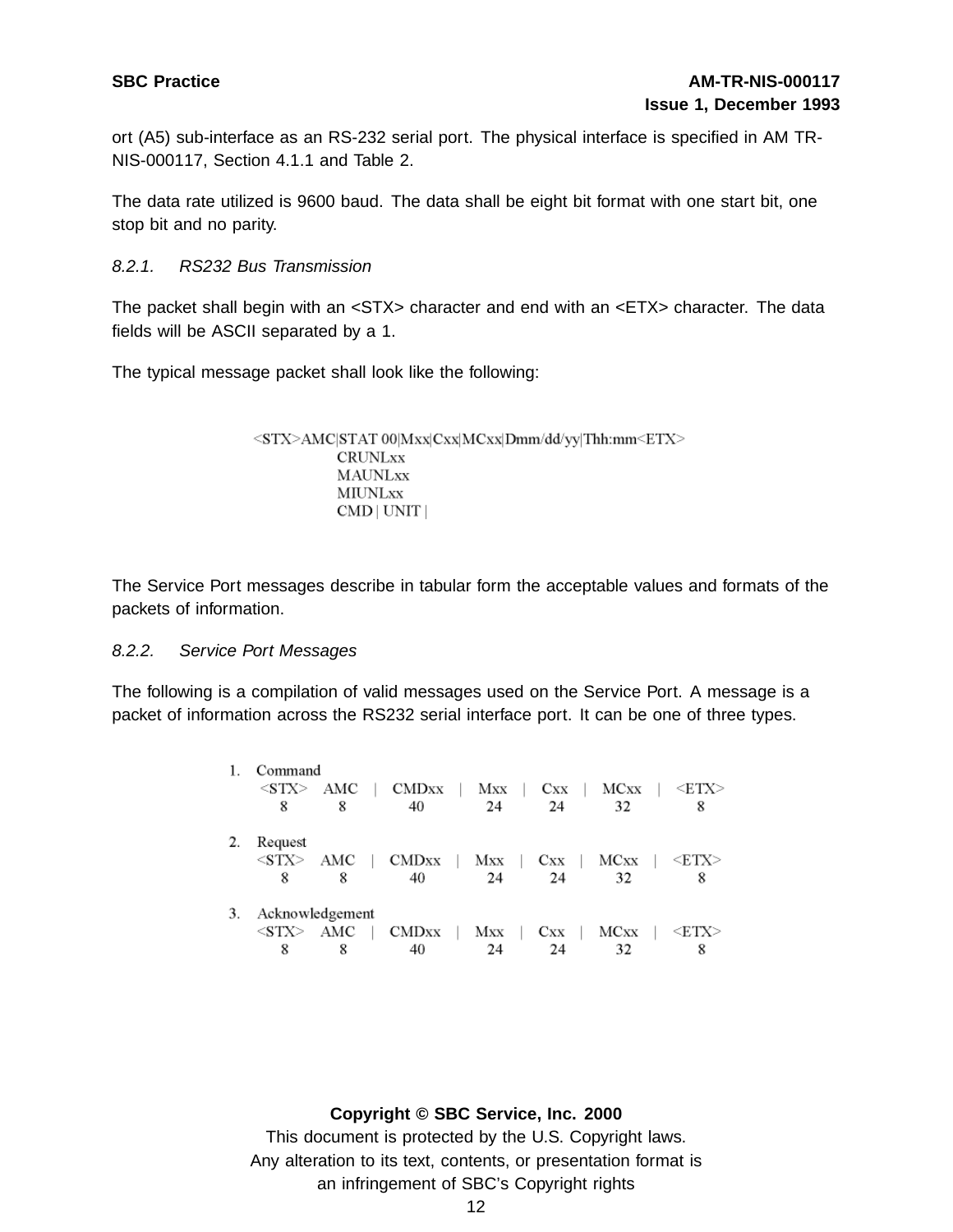### 8.2.3. Field Definitions

The following is a compilation of the definitions of the fields in the orders and messages.

| $<$ STX $>$                                        |                          | Begin character (ascii 02)                                                                                                     |
|----------------------------------------------------|--------------------------|--------------------------------------------------------------------------------------------------------------------------------|
| AMC                                                |                          | Designates a microcell message                                                                                                 |
| CNDxx<br>REQxx                                     | $\overline{a}$           | Command opcode<br>Request opcode                                                                                               |
| ACKxx                                              |                          | Acknowledge opcode                                                                                                             |
| STAT xx<br>CR<br>XX<br>MА<br>XX<br>MI<br>XX<br>Mxx | $\overline{\phantom{0}}$ | Status value<br>Critical alarm number and value<br>Major alarm number and value<br>Minor alarm number and value<br>MTSO number |
| Cxx                                                |                          | Cell Site number                                                                                                               |
| MCxx                                               |                          | Microcell number                                                                                                               |
| Dmmddyy<br>mm<br>dd<br>уу                          |                          | Date stamp<br>month<br>day<br>year                                                                                             |
| Thh:mm<br>hh<br>$_{\rm mm}$                        |                          |                                                                                                                                |

<ETX> End Character (ascii 03)

#### **Copyright © SBC Service, Inc. 2000**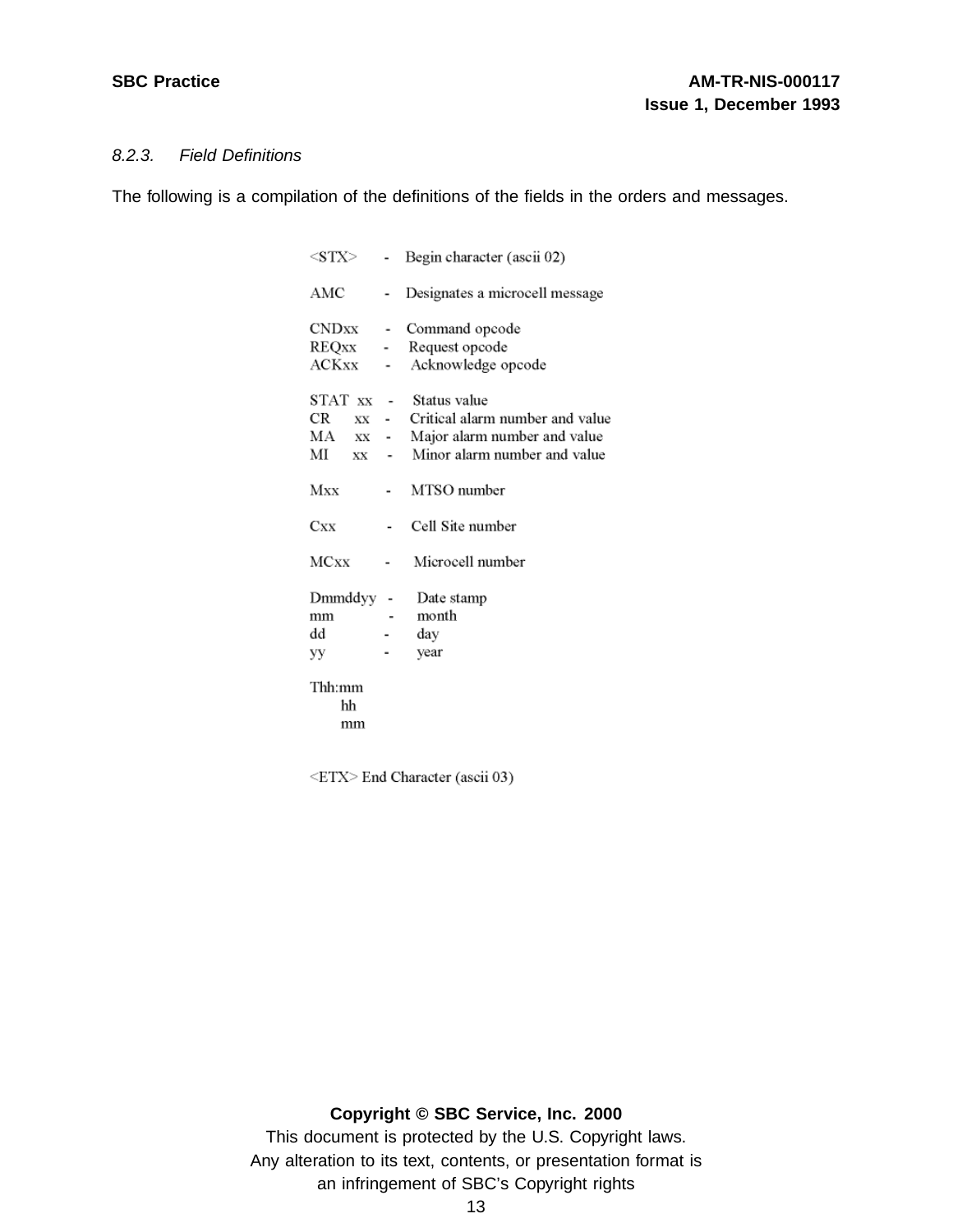### 8.2.4. Service Port Operating Commands

The following commands are sent on the Service Port. The following commands are sent to the Host Site Network Equipment by the User.

| 1) Restart/Reset Command  |     |                                          |              |             |               |              |      |                                      |
|---------------------------|-----|------------------------------------------|--------------|-------------|---------------|--------------|------|--------------------------------------|
| <stx></stx>               |     | $AMC$   CMD01   Mxx   Cxx                |              |             |               |              |      | $MCxx \leq TXY$                      |
| 8                         | 8   | 40                                       |              | 24          | 24            |              | 32   | 8                                    |
|                           |     |                                          |              |             |               |              |      |                                      |
| 2) Startup Command        |     |                                          |              |             |               |              |      |                                      |
|                           |     | $\langle$ STX> AMC   CMD02               | $\mathbb{R}$ | $Mxx$       | $C_{XX}$      |              |      | $MCxx \leq TXY$                      |
| 8                         | 8   | 40                                       |              | 24          | 24            |              | 32   | 8                                    |
|                           |     |                                          |              |             |               |              |      |                                      |
| 3) Data/History Command   |     |                                          |              |             |               |              |      |                                      |
|                           |     | $\langle$ STX $\rangle$ AMC   CMD03      |              |             | $Mxx$   $Cxx$ |              | MCxx | <etx></etx>                          |
| 8                         | 8   | 40                                       |              | 24          | 24            |              | 32   | 8                                    |
| 4) Power Down Command     |     |                                          |              |             |               |              |      |                                      |
|                           |     | $\langle \text{STX} \rangle$ amc   CMD04 |              |             | $Mxx$   $Cxx$ |              | MCxx | <etx></etx>                          |
| 8                         | 8   | 40                                       |              | 24          | 24            |              | 32   | 8                                    |
|                           |     |                                          |              |             |               |              |      |                                      |
|                           |     | 5) Power Amplifier Adjust Command        |              |             |               |              |      |                                      |
|                           |     | $\langle \text{STX} \rangle$ amc   CMD05 |              | Mxx         | Cxx           |              |      | MCxx   POWER LEVEL <etx></etx>       |
| 8                         | 8   | 40                                       |              | 24          | 24            |              | 32   | 16<br>8                              |
|                           |     |                                          |              |             |               |              |      |                                      |
|                           |     | 6) Threshold Adjust Command              |              |             |               |              |      |                                      |
|                           |     | $\langle$ STX $\rangle$ AMC   CMD06      |              |             | $Mxx$   $Cxx$ |              |      | MCxx   THRESHOLD   VALUE <etx></etx> |
| 8                         | 8   | 40                                       |              | 24          | 24            |              | 32   | 16<br>16<br>8                        |
|                           |     |                                          |              |             |               |              |      |                                      |
|                           |     | 7) Status Command (1 response)           |              |             |               |              |      |                                      |
|                           |     | $\langle$ STX> AMC   CMD07   Mxx         |              |             | $Cxx$         |              |      | $MCxx \leq ETX$                      |
| 8                         | 8   | 40                                       |              | 24          | 24            |              | 32   | 8                                    |
|                           |     |                                          |              |             |               |              |      |                                      |
| 8) Restart Status Command |     |                                          |              |             |               |              |      |                                      |
|                           |     | $\langle$ STX> AMC   CMD08               |              | $Mxx$       | Cxx           | $\Box$       | MCxx | <etx></etx>                          |
| 8                         | 8   | 40                                       |              | 24          | 24            |              | 32   | 8                                    |
|                           |     | 9) Main Service Standby Command          |              |             |               |              |      |                                      |
| $<$ STX $>$               |     | $AMC$   CMD09                            |              |             | $Mxx$   $Cxx$ |              | MCxx | <etx></etx>                          |
| 8                         | 8   | 40                                       |              | 24          | 24            |              | 32   | 8                                    |
|                           |     |                                          |              |             |               |              |      |                                      |
|                           |     | 10) Auxiliary Service Standby Command    |              |             |               |              |      |                                      |
|                           |     | $\langle$ STX> AMC   CMD10   Mxx         |              |             | $Cxx$         |              | MCxx | <etx></etx>                          |
| 8                         | 8   | 40                                       |              | 24          | 24            |              | 32   | 8                                    |
|                           |     |                                          |              |             |               |              |      |                                      |
| 11) Set Time/Date Command |     |                                          |              |             |               |              |      |                                      |
| <stx></stx>               |     | AMC   CMD11                              |              | $ $ Mxx $ $ | Cxx           | $\mathbf{1}$ | MCxx | MMDDYY  <br>$HHMM \leq TXY$          |
| 8                         | 8   | 40                                       |              | 24          | 24            |              | 32   | 32<br>8<br>4                         |
|                           |     |                                          |              |             |               |              |      |                                      |
| 12) History Command       |     |                                          |              |             |               |              |      |                                      |
| <stx></stx>               | AMC | CMD <sub>12</sub>                        |              | Mxx         | Cxx           |              | MCxx | $\langle$ ETX>                       |
| 8                         | 8   | 40                                       |              | 24          | 24            |              | 32   | 8                                    |

#### **Copyright © SBC Service, Inc. 2000**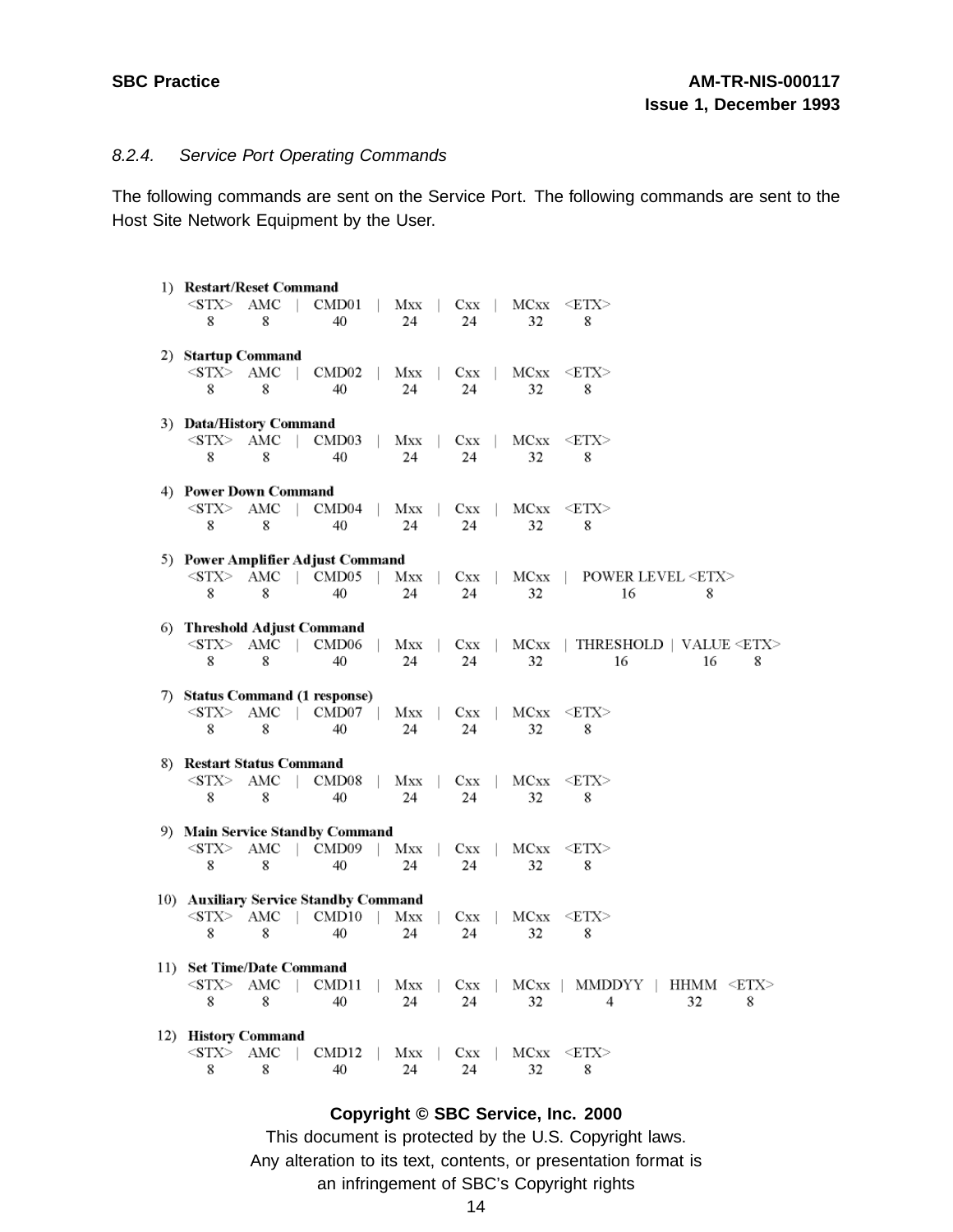#### 8.2.5. Service Port Requests

The following request is sent across the Service Port. This request is sent to the User by the Host Site Network Equipment.

#### 1) Startup Request

|  |  | $\langle$ STX> AMC   REQ01   Mxx   Cxx   MCxx $\langle$ ETX> |  |  |  |  |
|--|--|--------------------------------------------------------------|--|--|--|--|
|  |  | 8 8 40 24 24 32 8                                            |  |  |  |  |

#### **Copyright © SBC Service, Inc. 2000**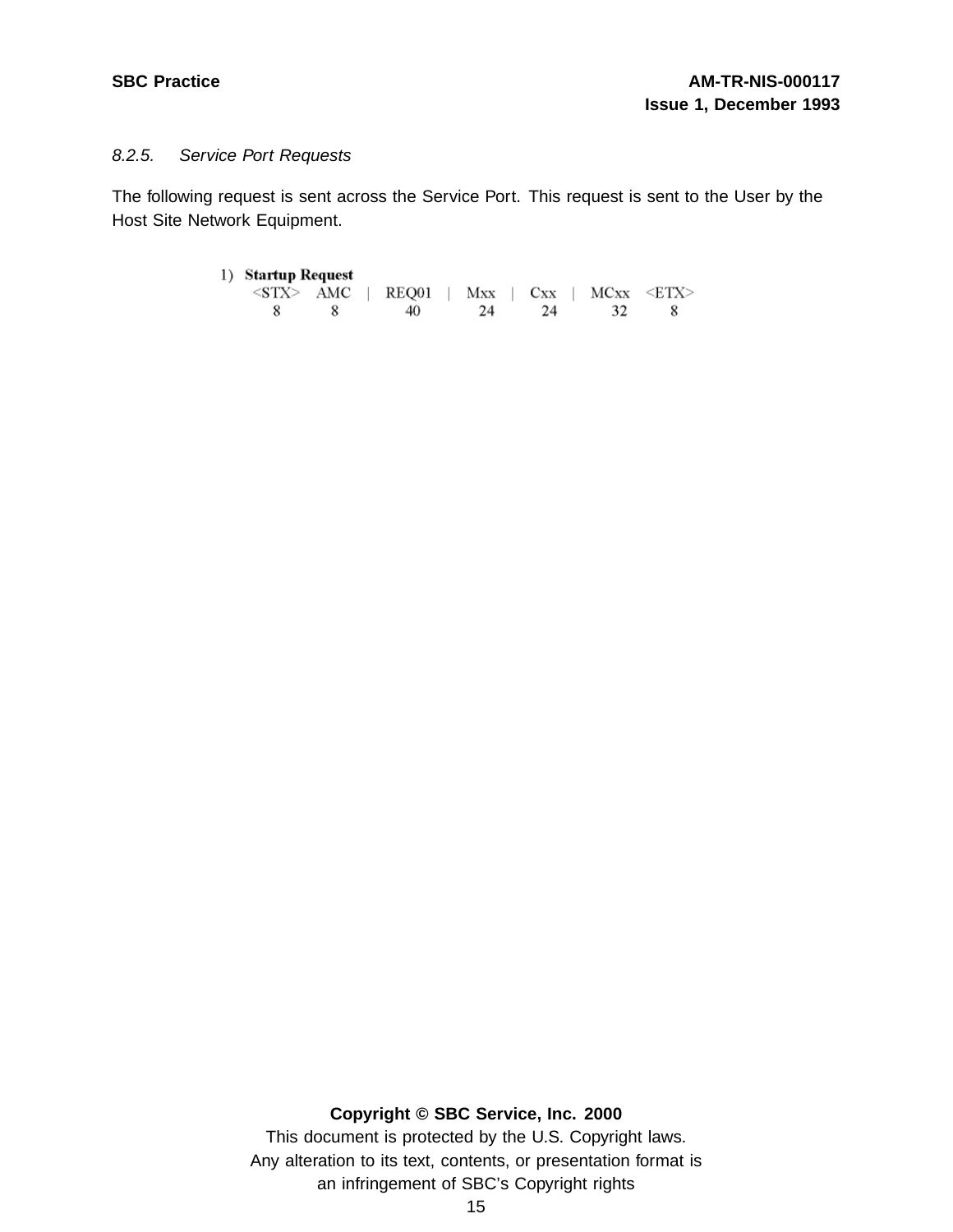#### 8.2.6. Service Port Acknowledgments

The following acknowledgments are sent across the Service Port in response to commands. The following acknowledgments are sent to the User by the Host Site Network Equipment in response to User commands.

| 1) Restart/Reset Acknowledge<br>$<$ STX $>$<br>8 | 8                                | $AMC$   $ACK01$<br>40                                                                                                                                                                                                                         | Mxx<br>24         | Cxx<br>24                   | MCxx<br>32        | $<$ ETX $>$<br>8                  |                                                                                                      |
|--------------------------------------------------|----------------------------------|-----------------------------------------------------------------------------------------------------------------------------------------------------------------------------------------------------------------------------------------------|-------------------|-----------------------------|-------------------|-----------------------------------|------------------------------------------------------------------------------------------------------|
| 2) Startup Acknowledge<br>8                      | 8                                | $<$ STX $>$ AMC   ACK02<br>40                                                                                                                                                                                                                 | $ $ Mxx $ $<br>24 | $Cxx$  <br>24               | 32                | $MCxx$ $\leq$ $ETX$<br>8          |                                                                                                      |
| 3) Data/History Acknowledge<br>8                 | 8                                | 40<br>24                                                                                                                                                                                                                                      | 24                | 32                          | 16                | 16                                | $\langle$ STX>   AMC   ACK03   Mxx   Cxx   MCxx   DATA0   DATA1      DATAn $\langle$ ETX><br>16<br>8 |
| 4) Power Down Acknowledge<br>$<$ STX $>$<br>8    | AMC<br>8                         | $ $ ACK04 $ $ Mxx $ $<br>40                                                                                                                                                                                                                   | 24                | $Cxx$  <br>24               | 32                | $MCxx$ < $ETX$ ><br>8             |                                                                                                      |
| 8                                                | 8                                | 5) Power Amplifier Adjust Acknowledge<br>$\langle \text{STX} \rangle$ amc   ack05   Mxx  <br>40                                                                                                                                               | 24                | $Cxx$  <br>24               | $\rm{MCxx}$<br>32 | $<$ ETX $>$<br>8                  |                                                                                                      |
| 8                                                | 8                                | 6) Threshold Adjust Acknowledge<br>$\langle \text{STX} \rangle$ amc   ack06   Mxx  <br>40                                                                                                                                                     | 24                | Cxx<br>24                   | MCxx<br>32        | $<$ ETX $>$<br>8                  |                                                                                                      |
| $<$ STX $>$<br>8                                 | 8                                | 7) Status Acknowledge (1 response)<br>$AMC$   $ACK01$   $Mxx$  <br>40                                                                                                                                                                         | 24                | 24                          | 32                | $Cxx$   $MCxx$   $STATUS$<br>8-48 | <etx><br/>8</etx>                                                                                    |
| 8) Repeat Status Acknowledge<br>8                | 8                                | $<$ STX $>$ AMC   ACK08<br>40                                                                                                                                                                                                                 | $ $ Mxx $ $<br>24 | $Cxx$  <br>24               | 32                | $MCxx$   STATUS<br>8-48           | <etx><br/>8</etx>                                                                                    |
| 8                                                | 8                                | 9) Main Service Standby Acknowledge<br>$\langle \text{STX} \rangle$ amc   ack09   Mxx  <br>40                                                                                                                                                 | 24                | Cxx<br>24                   | MCxx<br>32        | $<$ ETX $>$<br>8                  |                                                                                                      |
| 8                                                | 8                                | 10) Auxiliary Service Standby Acknowledge<br>$\langle \text{STX} \rangle$ amc   ack10   Mxx  <br>40                                                                                                                                           | 24                | $Cxx$  <br>24               | MCxx<br>32        | $<$ ETX $>$<br>8                  |                                                                                                      |
| $<$ st $_{\rm X}$<br>8                           | 8                                | 11) Set Time/Date Acknowledge<br>$AMC$   $ACK11$   $Mxx$  <br>40                                                                                                                                                                              | 24                | $Cxx$  <br>24               | 32                | 48                                | MCxx   MMDDYY   HHMM <etx><br/>32<br/>8</etx>                                                        |
| 12) History Acknowledge<br>$<$ STX $>$<br>8      | 8                                | $AMC$   $ACK12$  <br>40                                                                                                                                                                                                                       | Mxx<br>24         | $Cxx$  <br>24               | MCxx<br>32        |                                   |                                                                                                      |
| 21 <sup>1</sup><br>41                            | 22<br>23<br>$31 \mid 32 \mid 33$ | $\mid 01 \mid 02 \mid 03 \mid 04 \mid 05 \mid 06 \mid 07 \mid 08 \mid 09 \mid 10$<br>$11 \mid 12 \mid 13 \mid 14 \mid 15 \mid 16 \mid 17 \mid 18$<br>24<br>25 <sub>1</sub><br>26<br> 34 35 <br>36<br>42   43   44   45   46   47   48 < ETX > | 27   28<br> 37    | 19 20<br>29 30<br> 38 39 40 |                   |                                   |                                                                                                      |

#### **Copyright © SBC Service, Inc. 2000**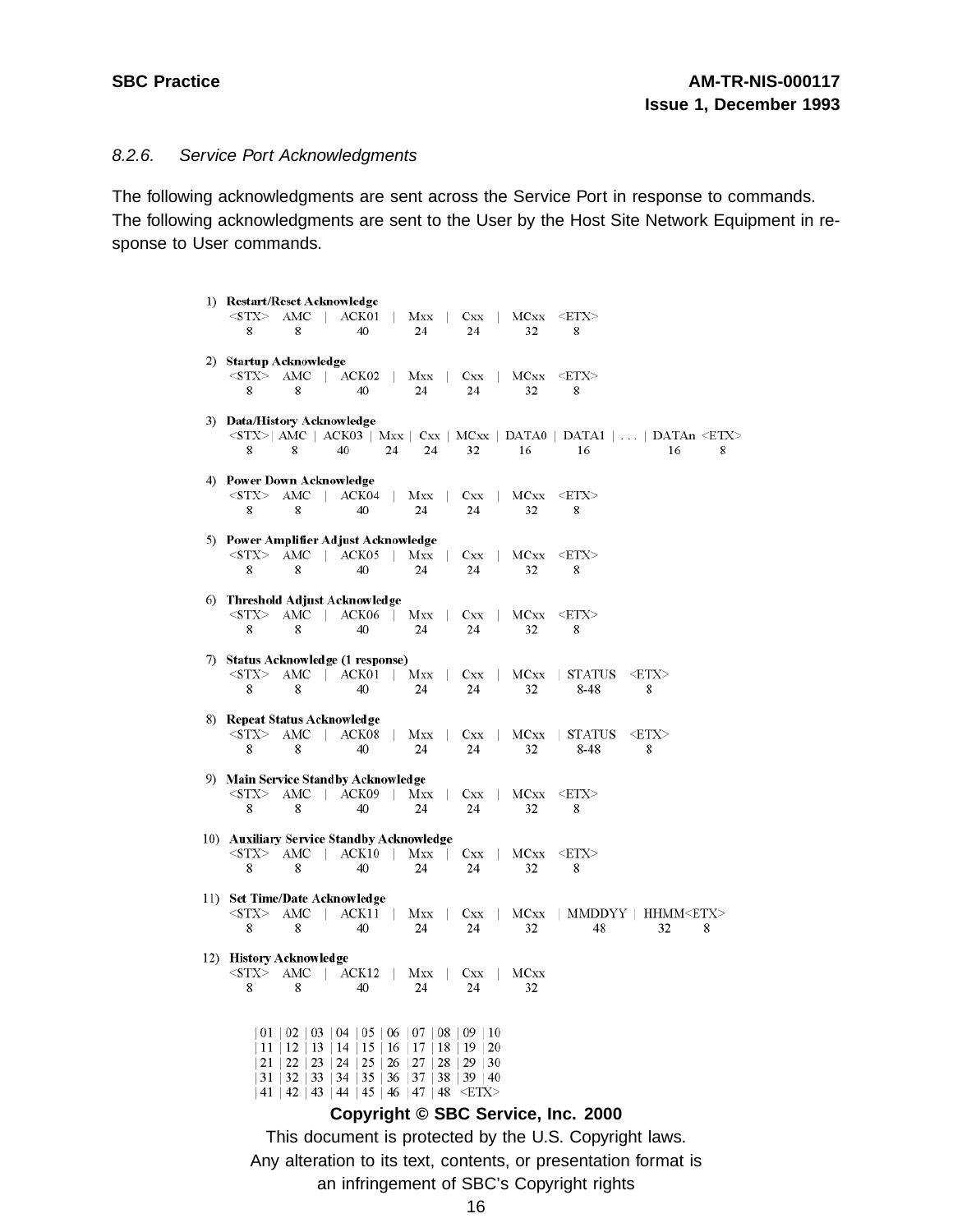|                       |                 | ٠<br>٠<br>٠                                                                                                                     | Increments) |                        | $(1 - 48$ data captures in 30 min. |
|-----------------------|-----------------|---------------------------------------------------------------------------------------------------------------------------------|-------------|------------------------|------------------------------------|
| <stx> AMC<br/>8</stx> | 8               | ACK12<br>40                                                                                                                     | Mxx<br>24   | <b>Cxx</b><br>24       | MCxx<br>32                         |
|                       |                 | 01   02   03   04   05   06   07   08   09   10<br>$11 \mid 12 \mid 13 \mid 14 \mid 15 \mid 16 \mid 17 \mid 18 \mid 19 \mid 20$ |             |                        |                                    |
| 21<br>31<br>41        | 33 <br>32<br>42 | 22 23 24 25 26 27 28 29 30<br>$34 \mid 35 \mid 36 \mid 37 \mid 38 \mid 39$<br>  43   44   45   46   47                          |             | l 40<br>48 <etx></etx> |                                    |

#### 8.2.7. Service Port Message Descriptions

Service Port messages can be divided into three categories: commands, requests, and responses. Commands are issued from the User and wait for responses; requests are from the Host Site Network Equipment to the User for actions; acknowledgments are to the User and indicate that a command has been received and processed.

#### **User Commands**

1. Restart/Reset Command

Physical reset of the alarm link.

physical reset of the alarm device.

2. Startup Command

Establish communications between the User and Digital Microcell Host Site Network Equipment.

3. Data/History/Status Command

Initiates an Alarm data response from a given microcell.

4. Power Down Command

#### **Copyright © SBC Service, Inc. 2000**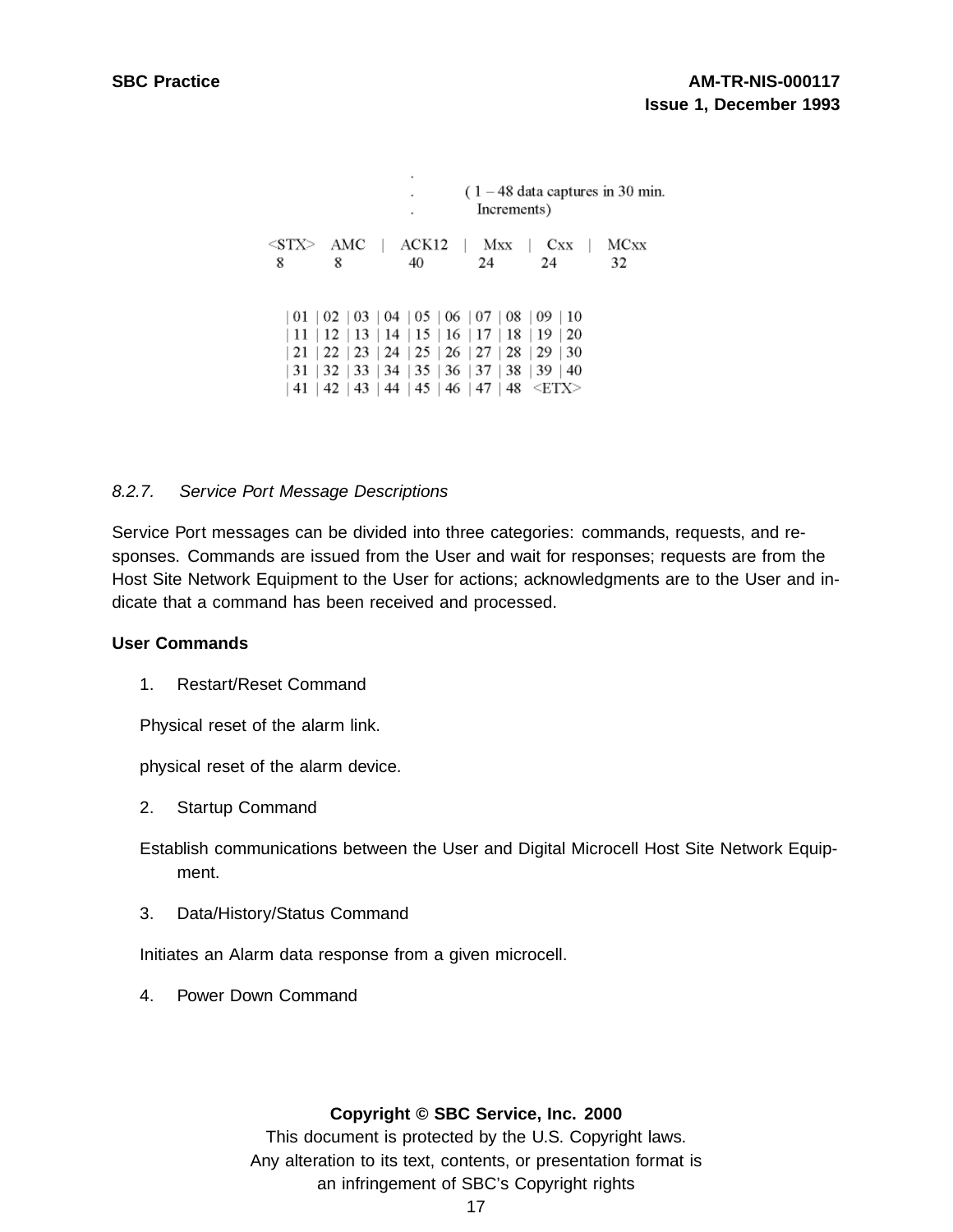- Powers off the Microcell and requires physically going to the Microcell to power the unit back up (Power Down during a Catastrophic Failure would help prevent further equipment damage).
- 5. Power Amplifier Adjust Command

Adjusts the power level at the Microcell.

6. Threshold Adjust Command

Adjusts the Alarm trip level at either the Host or Remote Microcell for alarm reporting.

- 7. Status Command (1 response)
- Initiates 1 status message which includes all Microcells connected to the Host Site Network Equipment.
- 8. Repeat Status Command

(Multiple responses at timed intervals)

- Initiates multiple status messages which includes all Microcells connected to the Host Site Network Equipment at the specified timed interval.
- 9. Main Service Standby Command

Puts the Main Service module in standby mode.

10. Auxiliary Service Standby Command

Puts Auxiliary service in standby mode.

11. Set Time/Date Command

Sets time and date in Host Site Network Equipment for time and date stamp.

12. History Command

Initiates an Alarm data response from a given Microcell.

#### **Host Site Network Equipment Requests**

1. Startup Request

Requests a Startup command.

#### **Copyright © SBC Service, Inc. 2000**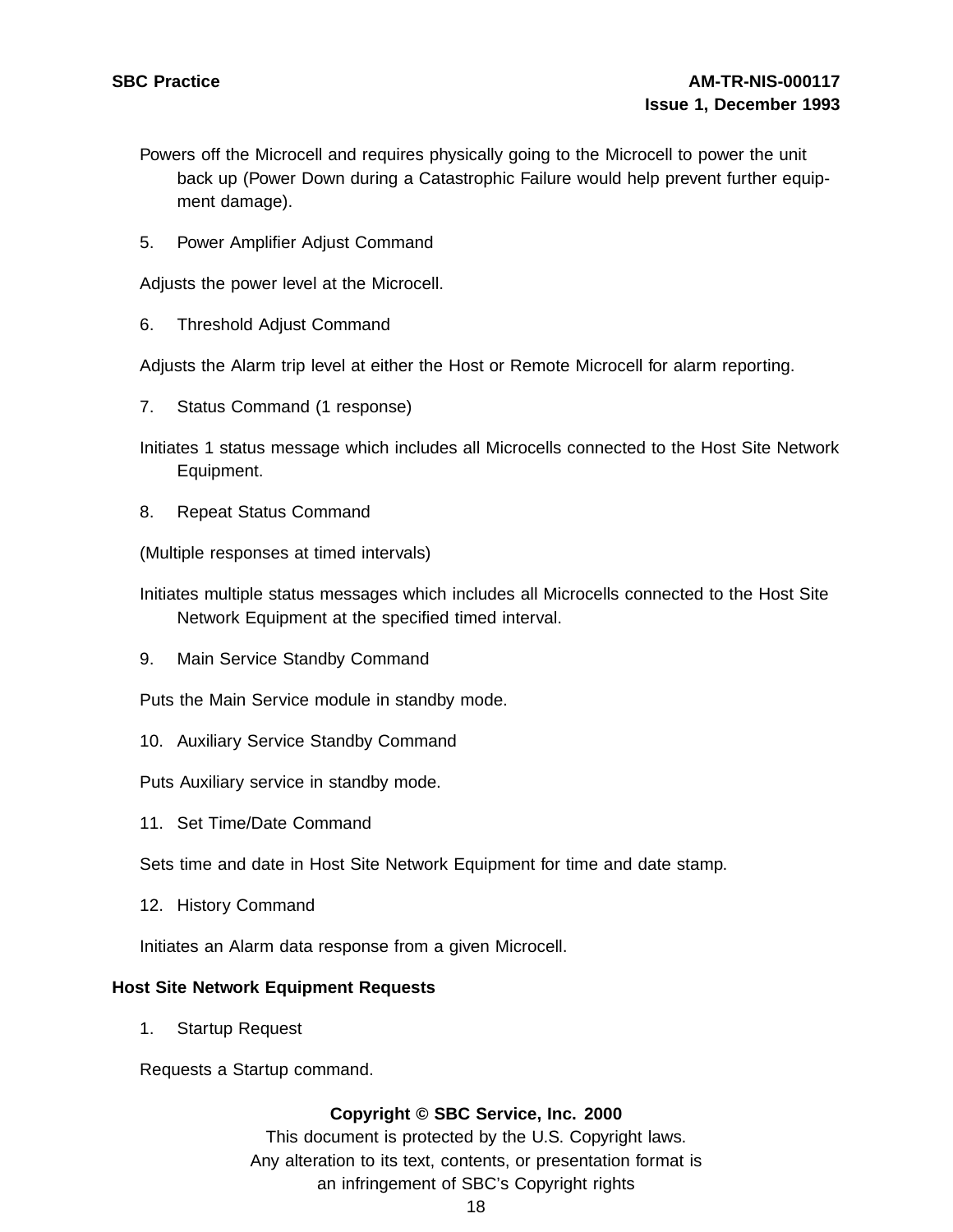#### **Host Site Network Equipment Acknowledgments**

1. Restart/Reset Acknowledge

Acknowledges the Restart/Reset command.

2. Startup Acknowledge

Acknowledges the Startup command.

3. Data/History/Status Acknowledge

Acknowledges the Data/History/Status command.

4. Power Down Acknowledge

Acknowledges the Power Down command.

5. Power Amplifier Adjust Acknowledge

Acknowledges the Power Amplifier Adjust command.

6. Threshold Adjust Acknowledge

Acknowledges the Threshold Adjust command.

7. Main Service Standby Acknowledge

Acknowledges the Main Service Standby command.

8. Auxiliary Service Standby Acknowledge

Acknowledges the Auxiliary Service Standby command.

9. Set Date/Time Command Acknowledge

Acknowledges the Time & Date command.

10. History Command Acknowledge

Acknowledges the History command.

#### **Copyright © SBC Service, Inc. 2000**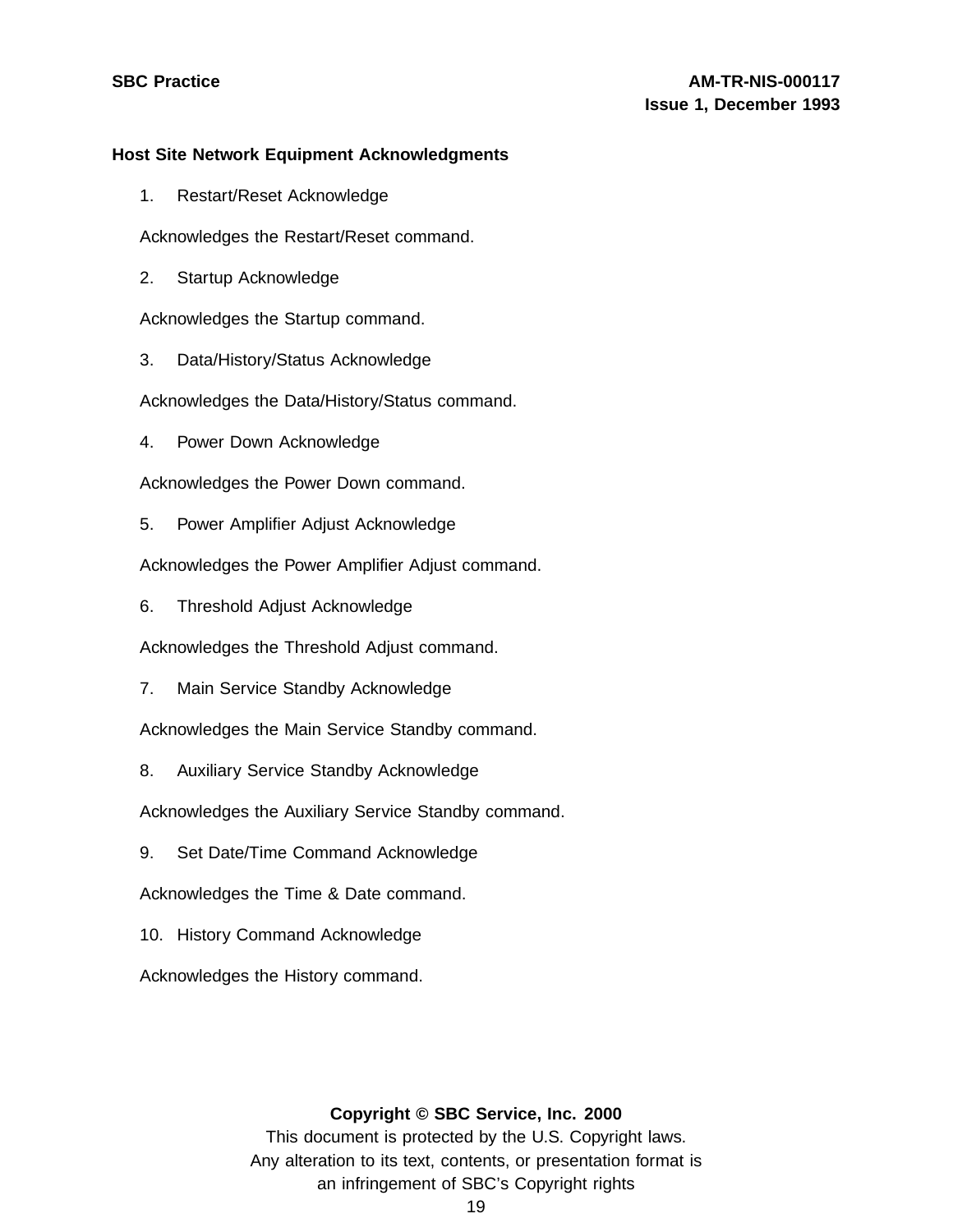### 8.2.8. Command Message Data Locations

| Loss of Sync<br>Host<br>1<br>2<br>Clock Major<br>Most<br>Fan Failure<br>3<br>Host<br>Laser Shutdown<br>Host<br>4<br>5<br>MUX/DEMUX Loss of Frame<br>Host<br>6<br>Transceiver Major Alarm<br>Host<br>7<br>Transceiver Minor Alarm<br>Host<br>DTU Fan Failure<br>8<br>Host<br>MUX/DEMUX Major Alarm<br>Host<br>9<br>Main Transceiver Fail<br>Host<br>10<br>Auxiliary Transceiver Fail<br>Host<br>11<br>12<br>Transceiver Loss of Sync<br>Remote<br>13<br>Reserved<br>Remote<br>Fan Failure<br>14<br>Remote<br>Laser Shutdown<br>15<br>Remote<br>MUX/DEMUX Loss of frame<br>Remote<br>16<br>Off Hook Detect<br>17<br>Remote<br>18<br>Transceiver Major Alarm<br>Remote<br>19<br>DTU Fan Fail<br>Remote<br>20<br>Remote<br>MUX/DEMUX Major Alarm<br>Cutoff imminent<br>21<br>Remote<br>22<br>Facility Module Fan Failure<br>Remote<br>23<br>Facility Module Supply Fail<br>Remote<br>Facility Module AC Fall<br>24<br>Remote<br>Main Transceiver Failure<br>25<br>Remote<br>Auxiliary Transceiver Failure<br>26<br>Remote<br>Transceiver Minor Alarm<br>27<br>Remote<br>Remote Link Fail<br>28<br>Remote<br>29<br>Door Open Alarm<br>Remote<br>30<br>Housekeeping 1 Alarm<br>Remote<br>31<br>Housekeeping 2 Alarm<br>Remote<br>32<br>Housekeeping 3 Alarm<br>Remote<br>Analog Alarm Points<br>Optical Power<br>Host<br>33<br>Five Volts<br>Host<br>34<br>Fifteen Volts<br>Most<br>35<br>Tx Laser Bias<br>36<br>Host<br>37<br>Optical Power<br>Remote<br>38<br>Five Volts<br>Remote<br>Fifteen Volts<br>39<br>Remote<br>Tx Laser Bias<br>40<br>Remote<br>41<br>PA Current<br>Remote<br>Facility Module Temperature<br>42<br>Remote<br>43<br>PA Heat Sink Temperature<br>Remote<br>Duplexer Reverse Power<br>Remote<br>44<br>PA Input Level<br>45<br>Remote<br>46<br>Facility Module DC Voltage<br>Remote<br>PA Output Level<br>47<br>Remote<br>Duplexer Forward Power<br>48<br>Remote | <b>Description</b>           | Unit | Data Location |
|----------------------------------------------------------------------------------------------------------------------------------------------------------------------------------------------------------------------------------------------------------------------------------------------------------------------------------------------------------------------------------------------------------------------------------------------------------------------------------------------------------------------------------------------------------------------------------------------------------------------------------------------------------------------------------------------------------------------------------------------------------------------------------------------------------------------------------------------------------------------------------------------------------------------------------------------------------------------------------------------------------------------------------------------------------------------------------------------------------------------------------------------------------------------------------------------------------------------------------------------------------------------------------------------------------------------------------------------------------------------------------------------------------------------------------------------------------------------------------------------------------------------------------------------------------------------------------------------------------------------------------------------------------------------------------------------------------------------------------------------------------------------------------------------------------------------------------------------------------------------------------|------------------------------|------|---------------|
|                                                                                                                                                                                                                                                                                                                                                                                                                                                                                                                                                                                                                                                                                                                                                                                                                                                                                                                                                                                                                                                                                                                                                                                                                                                                                                                                                                                                                                                                                                                                                                                                                                                                                                                                                                                                                                                                                  | <b>Digital Alarms Points</b> |      |               |
|                                                                                                                                                                                                                                                                                                                                                                                                                                                                                                                                                                                                                                                                                                                                                                                                                                                                                                                                                                                                                                                                                                                                                                                                                                                                                                                                                                                                                                                                                                                                                                                                                                                                                                                                                                                                                                                                                  |                              |      |               |
|                                                                                                                                                                                                                                                                                                                                                                                                                                                                                                                                                                                                                                                                                                                                                                                                                                                                                                                                                                                                                                                                                                                                                                                                                                                                                                                                                                                                                                                                                                                                                                                                                                                                                                                                                                                                                                                                                  |                              |      |               |
|                                                                                                                                                                                                                                                                                                                                                                                                                                                                                                                                                                                                                                                                                                                                                                                                                                                                                                                                                                                                                                                                                                                                                                                                                                                                                                                                                                                                                                                                                                                                                                                                                                                                                                                                                                                                                                                                                  |                              |      |               |
|                                                                                                                                                                                                                                                                                                                                                                                                                                                                                                                                                                                                                                                                                                                                                                                                                                                                                                                                                                                                                                                                                                                                                                                                                                                                                                                                                                                                                                                                                                                                                                                                                                                                                                                                                                                                                                                                                  |                              |      |               |
|                                                                                                                                                                                                                                                                                                                                                                                                                                                                                                                                                                                                                                                                                                                                                                                                                                                                                                                                                                                                                                                                                                                                                                                                                                                                                                                                                                                                                                                                                                                                                                                                                                                                                                                                                                                                                                                                                  |                              |      |               |
|                                                                                                                                                                                                                                                                                                                                                                                                                                                                                                                                                                                                                                                                                                                                                                                                                                                                                                                                                                                                                                                                                                                                                                                                                                                                                                                                                                                                                                                                                                                                                                                                                                                                                                                                                                                                                                                                                  |                              |      |               |
|                                                                                                                                                                                                                                                                                                                                                                                                                                                                                                                                                                                                                                                                                                                                                                                                                                                                                                                                                                                                                                                                                                                                                                                                                                                                                                                                                                                                                                                                                                                                                                                                                                                                                                                                                                                                                                                                                  |                              |      |               |
|                                                                                                                                                                                                                                                                                                                                                                                                                                                                                                                                                                                                                                                                                                                                                                                                                                                                                                                                                                                                                                                                                                                                                                                                                                                                                                                                                                                                                                                                                                                                                                                                                                                                                                                                                                                                                                                                                  |                              |      |               |
|                                                                                                                                                                                                                                                                                                                                                                                                                                                                                                                                                                                                                                                                                                                                                                                                                                                                                                                                                                                                                                                                                                                                                                                                                                                                                                                                                                                                                                                                                                                                                                                                                                                                                                                                                                                                                                                                                  |                              |      |               |
|                                                                                                                                                                                                                                                                                                                                                                                                                                                                                                                                                                                                                                                                                                                                                                                                                                                                                                                                                                                                                                                                                                                                                                                                                                                                                                                                                                                                                                                                                                                                                                                                                                                                                                                                                                                                                                                                                  |                              |      |               |
|                                                                                                                                                                                                                                                                                                                                                                                                                                                                                                                                                                                                                                                                                                                                                                                                                                                                                                                                                                                                                                                                                                                                                                                                                                                                                                                                                                                                                                                                                                                                                                                                                                                                                                                                                                                                                                                                                  |                              |      |               |
|                                                                                                                                                                                                                                                                                                                                                                                                                                                                                                                                                                                                                                                                                                                                                                                                                                                                                                                                                                                                                                                                                                                                                                                                                                                                                                                                                                                                                                                                                                                                                                                                                                                                                                                                                                                                                                                                                  |                              |      |               |
|                                                                                                                                                                                                                                                                                                                                                                                                                                                                                                                                                                                                                                                                                                                                                                                                                                                                                                                                                                                                                                                                                                                                                                                                                                                                                                                                                                                                                                                                                                                                                                                                                                                                                                                                                                                                                                                                                  |                              |      |               |
|                                                                                                                                                                                                                                                                                                                                                                                                                                                                                                                                                                                                                                                                                                                                                                                                                                                                                                                                                                                                                                                                                                                                                                                                                                                                                                                                                                                                                                                                                                                                                                                                                                                                                                                                                                                                                                                                                  |                              |      |               |
|                                                                                                                                                                                                                                                                                                                                                                                                                                                                                                                                                                                                                                                                                                                                                                                                                                                                                                                                                                                                                                                                                                                                                                                                                                                                                                                                                                                                                                                                                                                                                                                                                                                                                                                                                                                                                                                                                  |                              |      |               |
|                                                                                                                                                                                                                                                                                                                                                                                                                                                                                                                                                                                                                                                                                                                                                                                                                                                                                                                                                                                                                                                                                                                                                                                                                                                                                                                                                                                                                                                                                                                                                                                                                                                                                                                                                                                                                                                                                  |                              |      |               |
|                                                                                                                                                                                                                                                                                                                                                                                                                                                                                                                                                                                                                                                                                                                                                                                                                                                                                                                                                                                                                                                                                                                                                                                                                                                                                                                                                                                                                                                                                                                                                                                                                                                                                                                                                                                                                                                                                  |                              |      |               |
|                                                                                                                                                                                                                                                                                                                                                                                                                                                                                                                                                                                                                                                                                                                                                                                                                                                                                                                                                                                                                                                                                                                                                                                                                                                                                                                                                                                                                                                                                                                                                                                                                                                                                                                                                                                                                                                                                  |                              |      |               |
|                                                                                                                                                                                                                                                                                                                                                                                                                                                                                                                                                                                                                                                                                                                                                                                                                                                                                                                                                                                                                                                                                                                                                                                                                                                                                                                                                                                                                                                                                                                                                                                                                                                                                                                                                                                                                                                                                  |                              |      |               |
|                                                                                                                                                                                                                                                                                                                                                                                                                                                                                                                                                                                                                                                                                                                                                                                                                                                                                                                                                                                                                                                                                                                                                                                                                                                                                                                                                                                                                                                                                                                                                                                                                                                                                                                                                                                                                                                                                  |                              |      |               |
|                                                                                                                                                                                                                                                                                                                                                                                                                                                                                                                                                                                                                                                                                                                                                                                                                                                                                                                                                                                                                                                                                                                                                                                                                                                                                                                                                                                                                                                                                                                                                                                                                                                                                                                                                                                                                                                                                  |                              |      |               |
|                                                                                                                                                                                                                                                                                                                                                                                                                                                                                                                                                                                                                                                                                                                                                                                                                                                                                                                                                                                                                                                                                                                                                                                                                                                                                                                                                                                                                                                                                                                                                                                                                                                                                                                                                                                                                                                                                  |                              |      |               |
|                                                                                                                                                                                                                                                                                                                                                                                                                                                                                                                                                                                                                                                                                                                                                                                                                                                                                                                                                                                                                                                                                                                                                                                                                                                                                                                                                                                                                                                                                                                                                                                                                                                                                                                                                                                                                                                                                  |                              |      |               |
|                                                                                                                                                                                                                                                                                                                                                                                                                                                                                                                                                                                                                                                                                                                                                                                                                                                                                                                                                                                                                                                                                                                                                                                                                                                                                                                                                                                                                                                                                                                                                                                                                                                                                                                                                                                                                                                                                  |                              |      |               |
|                                                                                                                                                                                                                                                                                                                                                                                                                                                                                                                                                                                                                                                                                                                                                                                                                                                                                                                                                                                                                                                                                                                                                                                                                                                                                                                                                                                                                                                                                                                                                                                                                                                                                                                                                                                                                                                                                  |                              |      |               |
|                                                                                                                                                                                                                                                                                                                                                                                                                                                                                                                                                                                                                                                                                                                                                                                                                                                                                                                                                                                                                                                                                                                                                                                                                                                                                                                                                                                                                                                                                                                                                                                                                                                                                                                                                                                                                                                                                  |                              |      |               |
|                                                                                                                                                                                                                                                                                                                                                                                                                                                                                                                                                                                                                                                                                                                                                                                                                                                                                                                                                                                                                                                                                                                                                                                                                                                                                                                                                                                                                                                                                                                                                                                                                                                                                                                                                                                                                                                                                  |                              |      |               |
|                                                                                                                                                                                                                                                                                                                                                                                                                                                                                                                                                                                                                                                                                                                                                                                                                                                                                                                                                                                                                                                                                                                                                                                                                                                                                                                                                                                                                                                                                                                                                                                                                                                                                                                                                                                                                                                                                  |                              |      |               |
|                                                                                                                                                                                                                                                                                                                                                                                                                                                                                                                                                                                                                                                                                                                                                                                                                                                                                                                                                                                                                                                                                                                                                                                                                                                                                                                                                                                                                                                                                                                                                                                                                                                                                                                                                                                                                                                                                  |                              |      |               |
|                                                                                                                                                                                                                                                                                                                                                                                                                                                                                                                                                                                                                                                                                                                                                                                                                                                                                                                                                                                                                                                                                                                                                                                                                                                                                                                                                                                                                                                                                                                                                                                                                                                                                                                                                                                                                                                                                  |                              |      |               |
|                                                                                                                                                                                                                                                                                                                                                                                                                                                                                                                                                                                                                                                                                                                                                                                                                                                                                                                                                                                                                                                                                                                                                                                                                                                                                                                                                                                                                                                                                                                                                                                                                                                                                                                                                                                                                                                                                  |                              |      |               |
|                                                                                                                                                                                                                                                                                                                                                                                                                                                                                                                                                                                                                                                                                                                                                                                                                                                                                                                                                                                                                                                                                                                                                                                                                                                                                                                                                                                                                                                                                                                                                                                                                                                                                                                                                                                                                                                                                  |                              |      |               |
|                                                                                                                                                                                                                                                                                                                                                                                                                                                                                                                                                                                                                                                                                                                                                                                                                                                                                                                                                                                                                                                                                                                                                                                                                                                                                                                                                                                                                                                                                                                                                                                                                                                                                                                                                                                                                                                                                  |                              |      |               |
|                                                                                                                                                                                                                                                                                                                                                                                                                                                                                                                                                                                                                                                                                                                                                                                                                                                                                                                                                                                                                                                                                                                                                                                                                                                                                                                                                                                                                                                                                                                                                                                                                                                                                                                                                                                                                                                                                  |                              |      |               |
|                                                                                                                                                                                                                                                                                                                                                                                                                                                                                                                                                                                                                                                                                                                                                                                                                                                                                                                                                                                                                                                                                                                                                                                                                                                                                                                                                                                                                                                                                                                                                                                                                                                                                                                                                                                                                                                                                  |                              |      |               |
|                                                                                                                                                                                                                                                                                                                                                                                                                                                                                                                                                                                                                                                                                                                                                                                                                                                                                                                                                                                                                                                                                                                                                                                                                                                                                                                                                                                                                                                                                                                                                                                                                                                                                                                                                                                                                                                                                  |                              |      |               |
|                                                                                                                                                                                                                                                                                                                                                                                                                                                                                                                                                                                                                                                                                                                                                                                                                                                                                                                                                                                                                                                                                                                                                                                                                                                                                                                                                                                                                                                                                                                                                                                                                                                                                                                                                                                                                                                                                  |                              |      |               |
|                                                                                                                                                                                                                                                                                                                                                                                                                                                                                                                                                                                                                                                                                                                                                                                                                                                                                                                                                                                                                                                                                                                                                                                                                                                                                                                                                                                                                                                                                                                                                                                                                                                                                                                                                                                                                                                                                  |                              |      |               |
|                                                                                                                                                                                                                                                                                                                                                                                                                                                                                                                                                                                                                                                                                                                                                                                                                                                                                                                                                                                                                                                                                                                                                                                                                                                                                                                                                                                                                                                                                                                                                                                                                                                                                                                                                                                                                                                                                  |                              |      |               |
|                                                                                                                                                                                                                                                                                                                                                                                                                                                                                                                                                                                                                                                                                                                                                                                                                                                                                                                                                                                                                                                                                                                                                                                                                                                                                                                                                                                                                                                                                                                                                                                                                                                                                                                                                                                                                                                                                  |                              |      |               |
|                                                                                                                                                                                                                                                                                                                                                                                                                                                                                                                                                                                                                                                                                                                                                                                                                                                                                                                                                                                                                                                                                                                                                                                                                                                                                                                                                                                                                                                                                                                                                                                                                                                                                                                                                                                                                                                                                  |                              |      |               |
|                                                                                                                                                                                                                                                                                                                                                                                                                                                                                                                                                                                                                                                                                                                                                                                                                                                                                                                                                                                                                                                                                                                                                                                                                                                                                                                                                                                                                                                                                                                                                                                                                                                                                                                                                                                                                                                                                  |                              |      |               |
|                                                                                                                                                                                                                                                                                                                                                                                                                                                                                                                                                                                                                                                                                                                                                                                                                                                                                                                                                                                                                                                                                                                                                                                                                                                                                                                                                                                                                                                                                                                                                                                                                                                                                                                                                                                                                                                                                  |                              |      |               |
|                                                                                                                                                                                                                                                                                                                                                                                                                                                                                                                                                                                                                                                                                                                                                                                                                                                                                                                                                                                                                                                                                                                                                                                                                                                                                                                                                                                                                                                                                                                                                                                                                                                                                                                                                                                                                                                                                  |                              |      |               |
|                                                                                                                                                                                                                                                                                                                                                                                                                                                                                                                                                                                                                                                                                                                                                                                                                                                                                                                                                                                                                                                                                                                                                                                                                                                                                                                                                                                                                                                                                                                                                                                                                                                                                                                                                                                                                                                                                  |                              |      |               |
|                                                                                                                                                                                                                                                                                                                                                                                                                                                                                                                                                                                                                                                                                                                                                                                                                                                                                                                                                                                                                                                                                                                                                                                                                                                                                                                                                                                                                                                                                                                                                                                                                                                                                                                                                                                                                                                                                  |                              |      |               |
|                                                                                                                                                                                                                                                                                                                                                                                                                                                                                                                                                                                                                                                                                                                                                                                                                                                                                                                                                                                                                                                                                                                                                                                                                                                                                                                                                                                                                                                                                                                                                                                                                                                                                                                                                                                                                                                                                  |                              |      |               |
|                                                                                                                                                                                                                                                                                                                                                                                                                                                                                                                                                                                                                                                                                                                                                                                                                                                                                                                                                                                                                                                                                                                                                                                                                                                                                                                                                                                                                                                                                                                                                                                                                                                                                                                                                                                                                                                                                  |                              |      |               |
|                                                                                                                                                                                                                                                                                                                                                                                                                                                                                                                                                                                                                                                                                                                                                                                                                                                                                                                                                                                                                                                                                                                                                                                                                                                                                                                                                                                                                                                                                                                                                                                                                                                                                                                                                                                                                                                                                  |                              |      |               |
|                                                                                                                                                                                                                                                                                                                                                                                                                                                                                                                                                                                                                                                                                                                                                                                                                                                                                                                                                                                                                                                                                                                                                                                                                                                                                                                                                                                                                                                                                                                                                                                                                                                                                                                                                                                                                                                                                  |                              |      |               |

# **Copyright © SBC Service, Inc. 2000**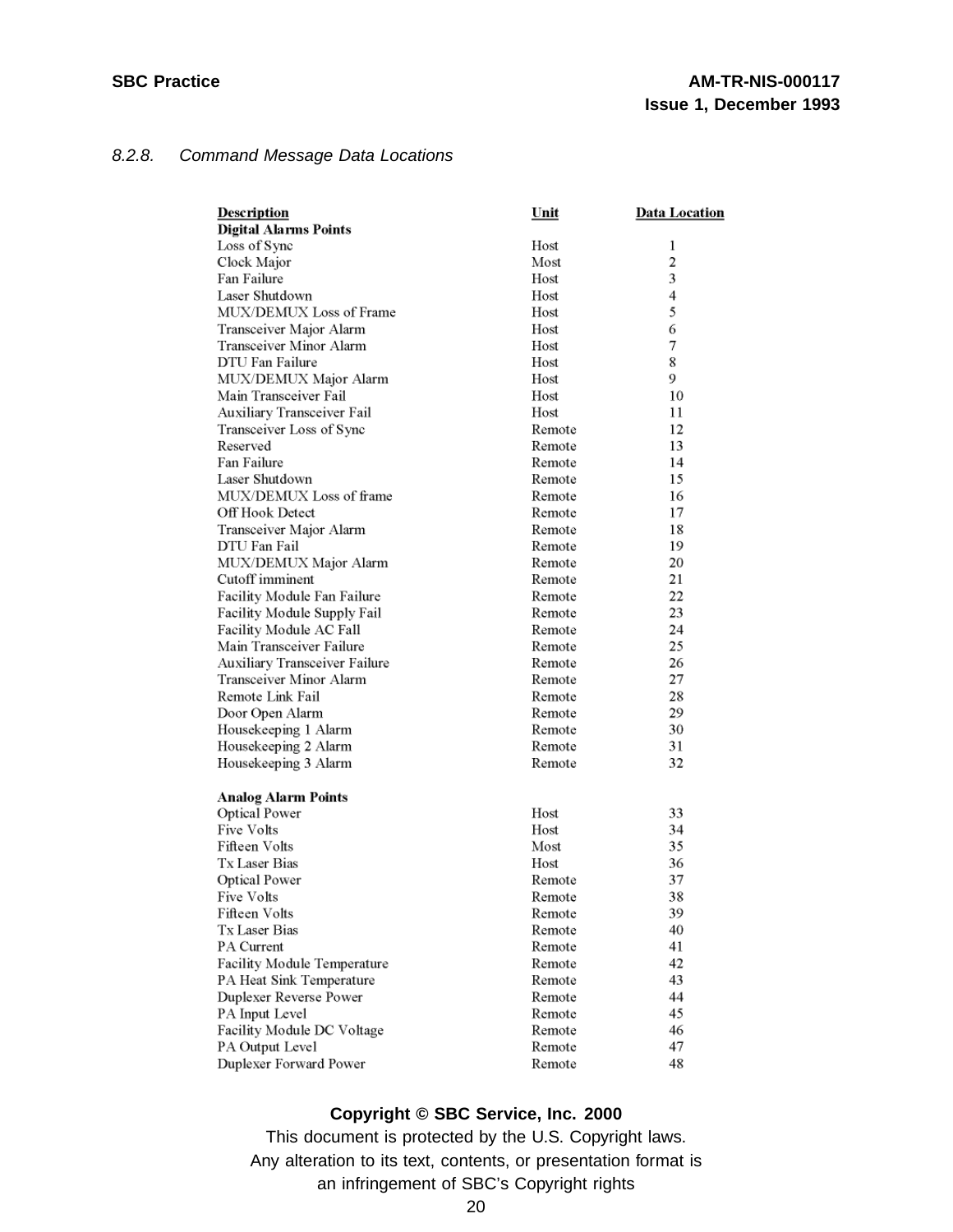#### AMERITECH COMMAND/ALARMS

#### **Host Site Equipment Commands**

| 1) Restart/Reset Command.                                                                                                                                                                          |  |  |  |  |  |  |
|----------------------------------------------------------------------------------------------------------------------------------------------------------------------------------------------------|--|--|--|--|--|--|
| $\langle$ STX>AMC   CMD01   C0109   MC01   <etx><br/>Format:</etx>                                                                                                                                 |  |  |  |  |  |  |
| Acknowledges the Restart/Reset command.                                                                                                                                                            |  |  |  |  |  |  |
| $\langle$ STX> AMC   ACK01   C0109   MC01   $\langle$ ETX><br>Format:                                                                                                                              |  |  |  |  |  |  |
| 2) Startup Command.                                                                                                                                                                                |  |  |  |  |  |  |
| Format:<br>$\langle$ STX> AMC   CMD02   C0109   MC01   $\langle$ ETX>                                                                                                                              |  |  |  |  |  |  |
| Acknowledge the Startup command.                                                                                                                                                                   |  |  |  |  |  |  |
| $\langle$ STX>AMC   ACK02   C0109   MC01   $\langle$ ETX><br>Format:                                                                                                                               |  |  |  |  |  |  |
| 3) Data Command.                                                                                                                                                                                   |  |  |  |  |  |  |
| $\langle$ STX> AMC   CMD03   C0109   MC01   $\langle$ ETX><br>Format:                                                                                                                              |  |  |  |  |  |  |
| Acknowledges the Data/History command.                                                                                                                                                             |  |  |  |  |  |  |
| $\langle$ STX>AMC   ACK03   C0109   MC01<br>Format:                                                                                                                                                |  |  |  |  |  |  |
|                                                                                                                                                                                                    |  |  |  |  |  |  |
| $\pm 02$<br>$\pm 07$<br>  01<br>$\vert 03$<br>$\vert 06$<br>$\sqrt{08}$<br>$\sqrt{09}$<br>$\pm 04$<br>$\sqrt{0.5}$<br>$\pm 10$<br>$\vert$ 12<br> 13<br> 14<br>$\vert$ 15<br> 17<br> 19<br>11<br>20 |  |  |  |  |  |  |
| 16<br>$\mid$ 18<br> 22<br> 25<br>$\frac{127}{2}$<br>21<br>23<br> 24<br>26<br>28<br>$\sqrt{29}$<br>30                                                                                               |  |  |  |  |  |  |
| $\vert$ 32<br> 37<br>31<br>33<br> 34<br>135<br>$\overline{36}$<br> 38<br>$\vert$ 39<br>$\pm 40$                                                                                                    |  |  |  |  |  |  |
| $\vert 42 \vert$<br> 45 <br>$\vert 46 \rangle$<br> 47<br> 48<br>$<$ ETX $>$<br>41<br> 43<br>  44                                                                                                   |  |  |  |  |  |  |
|                                                                                                                                                                                                    |  |  |  |  |  |  |
| 4) Power Down Command.                                                                                                                                                                             |  |  |  |  |  |  |
| $\langle$ STX> AMC   CMD04   C0109   MC01   $\langle$ ETX><br>Format:                                                                                                                              |  |  |  |  |  |  |
| Acknowledges the Power Down command.                                                                                                                                                               |  |  |  |  |  |  |
| $\langle$ STX> AMC   ACK04   C0109   MC01   $\langle$ ETX><br>Format:                                                                                                                              |  |  |  |  |  |  |
| 5) Power Amplifier Adjust Command (adjusts 1-32).                                                                                                                                                  |  |  |  |  |  |  |
| $\langle \text{STX}\rangle$ AMC   CMD05   C0109   MC01   $\langle \text{ETX}\rangle$<br>Format:                                                                                                    |  |  |  |  |  |  |
| Acknowledges the Power Amplifier Adjust command.                                                                                                                                                   |  |  |  |  |  |  |
| $\langle$ STX> AMC   ACK05   C0109   MC0132 $\langle$ ETX><br>Format:                                                                                                                              |  |  |  |  |  |  |
| 6) Threshold Adjust Command (location 1-255, threshold 1-255).                                                                                                                                     |  |  |  |  |  |  |
| $\langle$ STX> AMC   CMD06   C0109   MC01 255 255 <etx><br/>Format:</etx>                                                                                                                          |  |  |  |  |  |  |
| Acknowledges the Threshold Adjust command.                                                                                                                                                         |  |  |  |  |  |  |
| $\langle$ STX>AMC   ACK06   C0109   MC01 $\langle$ ETX><br>Format:                                                                                                                                 |  |  |  |  |  |  |
|                                                                                                                                                                                                    |  |  |  |  |  |  |
| 7) Status Command.<br>$\langle$ STX>AMC   CMD07   C0109   MC01   $\langle$ ETX><br>Format:                                                                                                         |  |  |  |  |  |  |
| Acknowledges the Status command with an Alarm/Status message.                                                                                                                                      |  |  |  |  |  |  |
| 00 GOOD STATUS<br>45 REPT: ALM 109 01<br>Format:                                                                                                                                                   |  |  |  |  |  |  |
| 06/27/93 07:45p                                                                                                                                                                                    |  |  |  |  |  |  |
|                                                                                                                                                                                                    |  |  |  |  |  |  |
| 8) Repeat Status Command.                                                                                                                                                                          |  |  |  |  |  |  |
| $\langle$ STX> AMC   CMD08   C0109   MC01   $\langle$ ETX><br>Format:                                                                                                                              |  |  |  |  |  |  |
| Acknowledges the Repeat Status command with an Alarm/Status message.<br>45 REPT: ALM 109 01<br>00 GOOD STATUS                                                                                      |  |  |  |  |  |  |
| Format:<br>06/27/93 07:45p                                                                                                                                                                         |  |  |  |  |  |  |
|                                                                                                                                                                                                    |  |  |  |  |  |  |
| 9) Main Service Standby Command.                                                                                                                                                                   |  |  |  |  |  |  |
| $\langle$ STX> AMC   CMD09   C0109   MC01   $\langle$ ETX><br>Format:                                                                                                                              |  |  |  |  |  |  |
| Acknowledges the Main Service Standby command.                                                                                                                                                     |  |  |  |  |  |  |
| $\langle$ STX>AMC   ACK09   C0109   MC01 $\langle$ ETX><br>Format:                                                                                                                                 |  |  |  |  |  |  |

# **Copyright © SBC Service, Inc. 2000**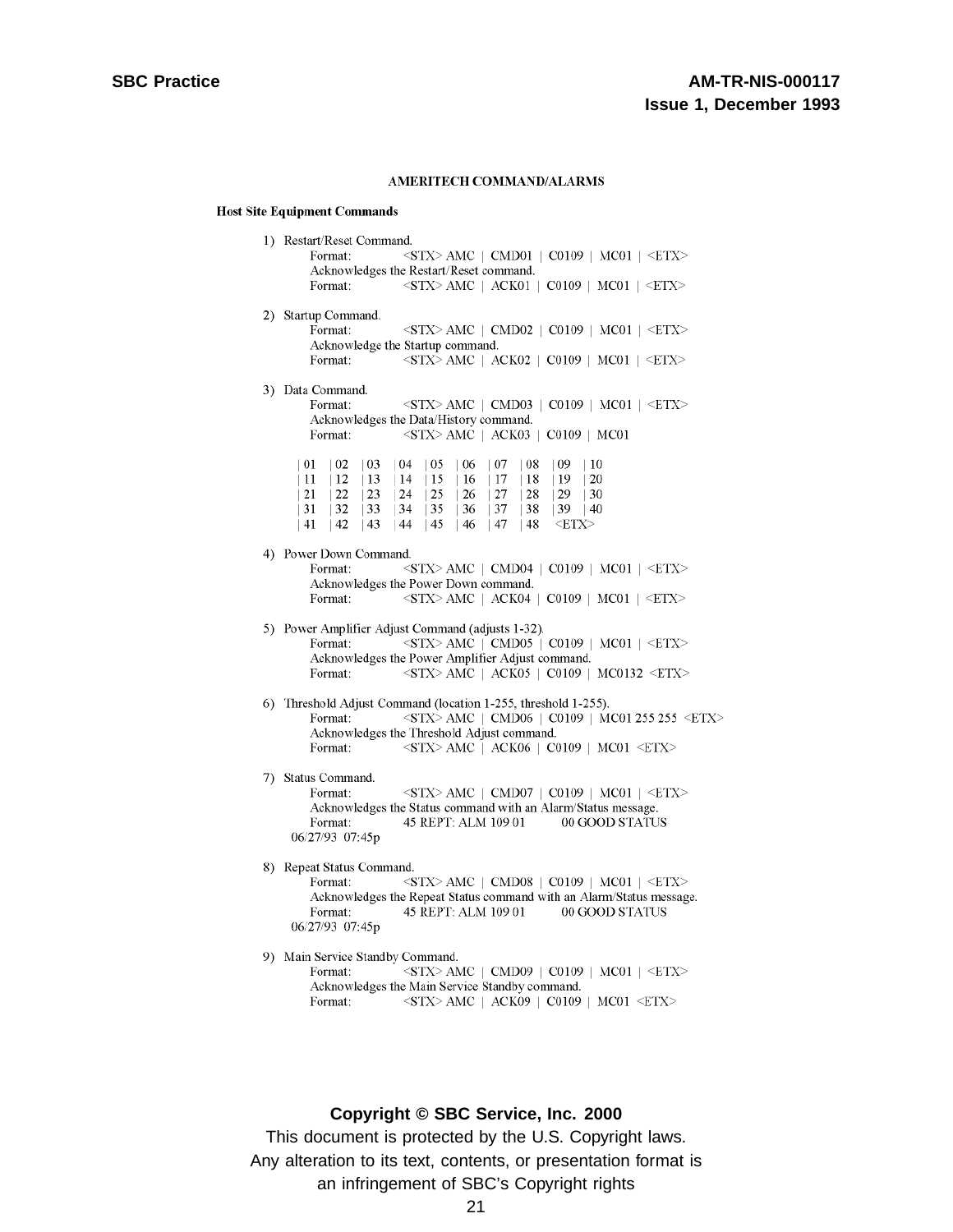| 10) Auxiliary Service Standby Command.<br>Format:<br>$\langle$ STX> AMC   CMD10   C0109   MC01   $\langle$ ETX><br>Acknowledges the Auxiliary Service Standby command.<br>$\langle$ STX> AMC   ACK10   C0109   MC01 $\langle$ ETX><br>Format:                                                                                                                                    |
|----------------------------------------------------------------------------------------------------------------------------------------------------------------------------------------------------------------------------------------------------------------------------------------------------------------------------------------------------------------------------------|
| 11) Set Time/Date Command.<br>$\langle$ STX> AMC   CMD9   C0109   MC01 MMDDYY HHMM $\langle$ ETX><br>Format:<br>Acknowledges the Auxiliary Service Standby command.<br>$\langle$ STX> AMC   ACK9   C0109   MC01 $\langle$ ETX><br>Format:                                                                                                                                        |
| 12) History Command.<br>Format:<br>$\langle$ STX> AMC   CMD12   C0109   MC01   $\langle$ ETX><br>Acknowledges the Auxiliary Service Standby command.<br>Format:<br>$\langle$ STX> AMC   ACK12   C0109   MC01 $\langle$ ETX>                                                                                                                                                      |
| 01<br>02<br>06<br>10<br>03<br>04<br>05<br>07<br>08<br>  09<br>11<br>12<br>$\vert$ 13<br> 14<br> 15<br>$\vert$ 16<br>17<br>18<br>  19<br>20<br>21<br>22<br>25<br>27<br>23<br>24<br>26<br>28<br>29<br>30<br>31<br>32<br>33<br>35<br> 36<br>37<br>38<br> 39<br> 34<br>$\mid$ 40<br>41<br>42<br>45<br>48<br>43<br>44<br> 46<br>47<br>${ <\hspace{-1.5pt}{\rm ETX} \hspace{-1.5pt}>}$ |
| $(1 - 48$ data captures in 30 min.<br>Increments)                                                                                                                                                                                                                                                                                                                                |
| $\langle$ STX> AMC   ACK12   C0109   MC01                                                                                                                                                                                                                                                                                                                                        |
| 01<br>02<br>03<br>04<br>05<br>06<br>07<br>08<br>09<br>10<br>11<br>12<br>17<br>18<br>13<br>14<br>15<br>16<br>19<br>20<br>21<br>22<br>23<br>24<br>25<br>26<br>27<br>28<br>29<br>30<br>31<br>32<br>33<br>35<br>36<br>37<br>38<br>40<br>34<br>39<br>41<br>${ <\hspace{-1.5pt}{\rm ETX} \hspace{-1.5pt}>}$<br>42<br>44<br>45<br> 46<br>47<br>48<br>43                                 |
|                                                                                                                                                                                                                                                                                                                                                                                  |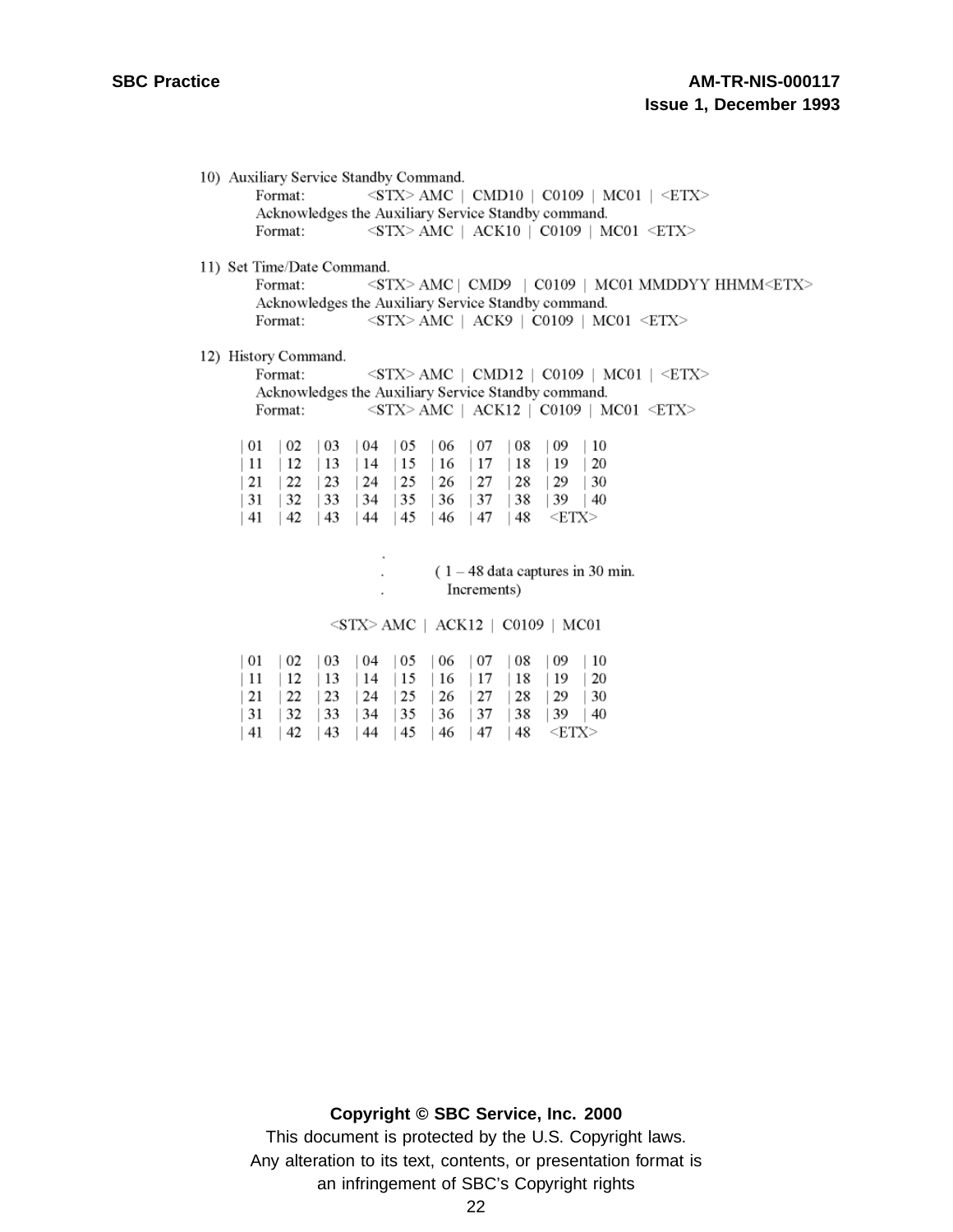#### Host Site Network Equipment Alarm message format.

The following example is for the Optical Transceiver and each field is separated by spaced.

All messages must end with a  $\031 \ 015 \ 012$  octal or 0x19 0x0d 0x0a Hex.

#### Critical Alarm Format for the Optical Transceiver.

Severity (Critical) Minutes from Time Stamp Report alarm Cell Site number Microcell number Alarm State Unit Unit Failure number Failure Description

C 45 DEPT: ALM 001 01 ACTIVE OT 01 HOST OTU FAILURE 06/27/93 07:45p Date Time Stamp

#### Major Alarm Format for the Optical Transceiver.

Severity (Major) Minutes from Time Stamp Report Alarm Cell Site number Microcell number Alarm State Unit Unit Failure number Failure Description

 $\ast\ast$ 45 REPT; ALM 001 01 ACTIVE OT 01 HOST OTU FAILURE 06/27/93 07:45p Date Time Stamp

#### **Copyright © SBC Service, Inc. 2000**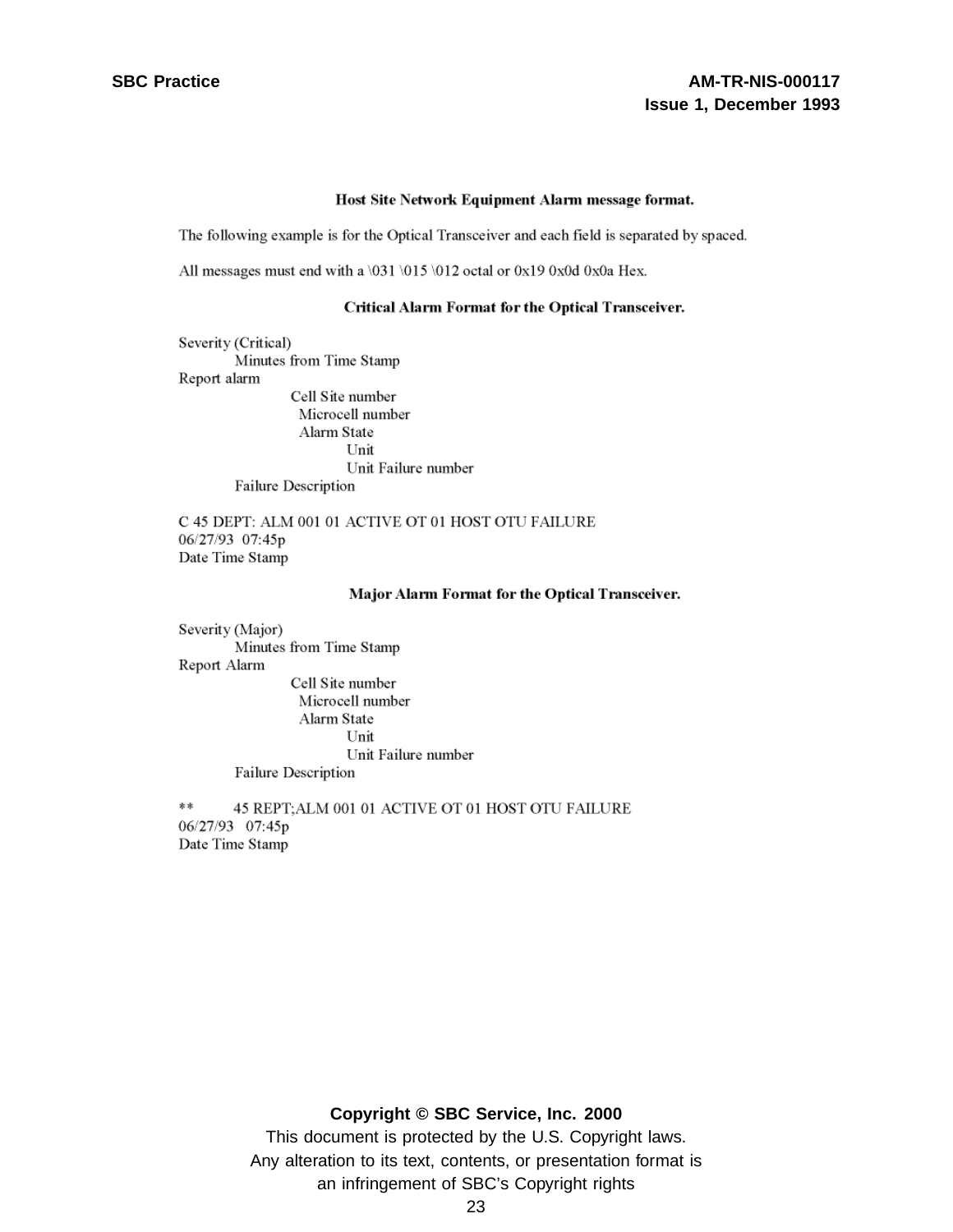#### Minor Alarm Format for the Optical Transceiver.

Severity (Minor) Minutes from Time Stamp Report Alarm Cell Site Number Microcell number Alarm State Unit Unit Failure number Failure Description

45 REPT:ALM 001 01 ACTIVE OT 01 HOST OTU ALARM 06/27/93 07:45p Date Time Stamp

#### Alarm Clear Format for Optical Transceiver Alarm

Severity (Informational) Minutes from Time Stamp Report Alarm Cell Site number Microcell number Alarm State Unit Unit Failure number Failure Description

45 REPT:ALM 001 01 CLEAR OT 01 HOST OTU 06/27/93 07:45p

#### **Copyright © SBC Service, Inc. 2000**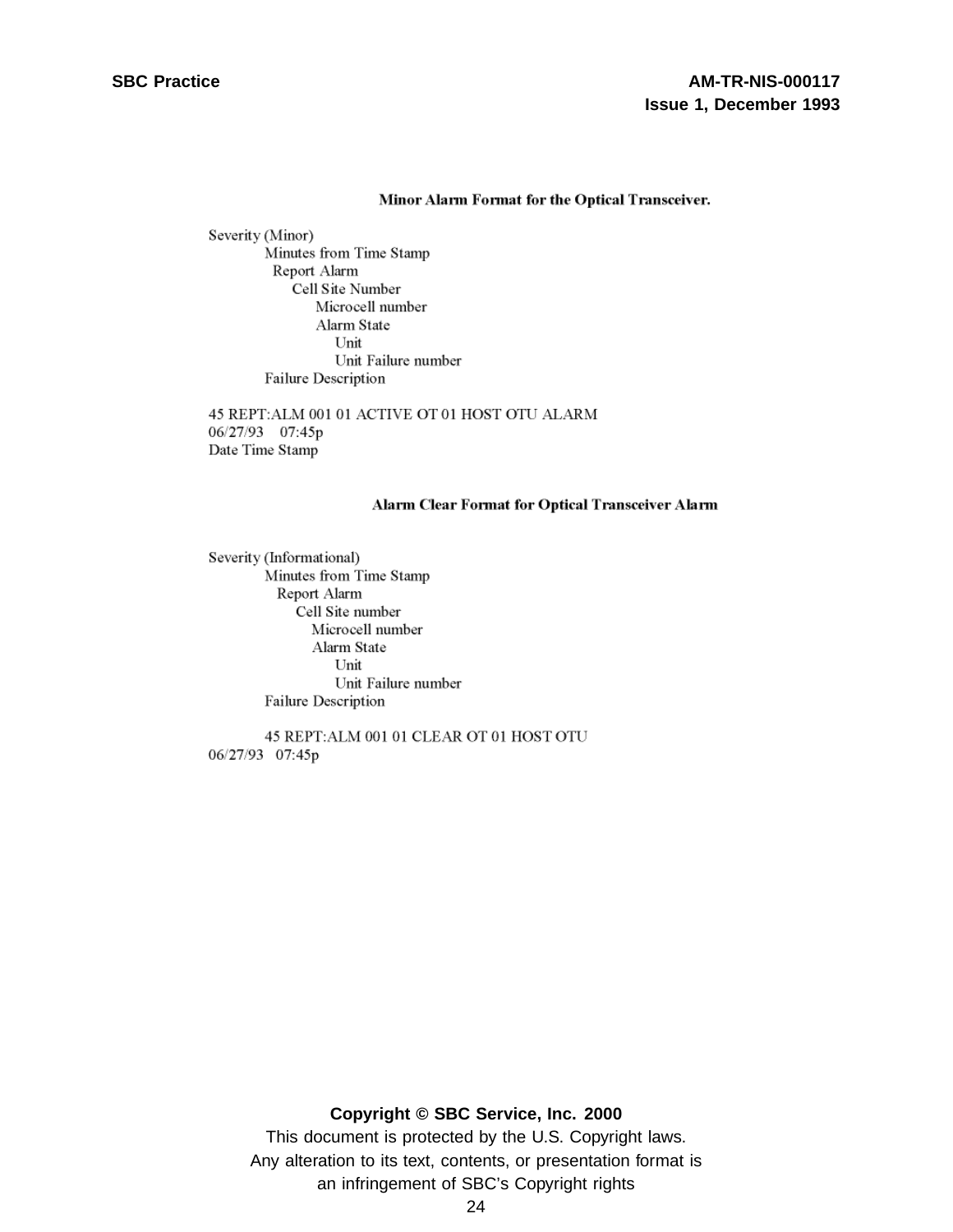#### **Critical Alarms**

\*C45 REPT:ALN 109 01 ACTIVE OT 01 HOST OTU FAILURE 06/27/93 07:45p

OT 01 - Loss of Sync OT 02 - Laser Shutdown OT 03 - Mux.Demux Loss of Frame OT 04 - Mux/Demux Major

\*C45 REPT: ALM 109 01 ACTIVE OT 01 REMOTE OTU FAILURE 06/27/93 07:45p

| OТ | 01 | - Loss of Sync            |
|----|----|---------------------------|
| OТ | 02 | - Laser Shutdown          |
| OТ | 03 | - Mux/Demux Loss of Frame |
| OТ | 04 | - Mux/Demux Major         |

\*CR 45 REPT: ALN 109 01 ACTIVE DT 01 HOST DTU FAILURE 06/27/93 07:45p

DT 01 - DTU General Failure.

\*C45 REPT:ALM 109 01 ACTIVE DT 01 REMOTE DTU FAILURE 06/27/93 07:45p

DT 01 - DTU General Failure.

\*C45 REPT: ALM 109 01 ACTIVE AT 01 HOST AUX DTU FAILURE 06/27/93 07:45p

DT 01 - AUX DTU General Failure.

\*C45 REPT:ALM 109 01 ACTIVE AT 01 REMOTE AUX DTU FAILURE 06/27/93 07:45p

DT 01 - AUX DTU General Failure.

\*C45 REPT:ALN 109 01 ACTIVE CI01 CUTOFF IMMINENT 06/27/93 07:45p

CI 01 - No AC Power/Low Battery Power Cutoff Imminent.

#### **Copyright © SBC Service, Inc. 2000**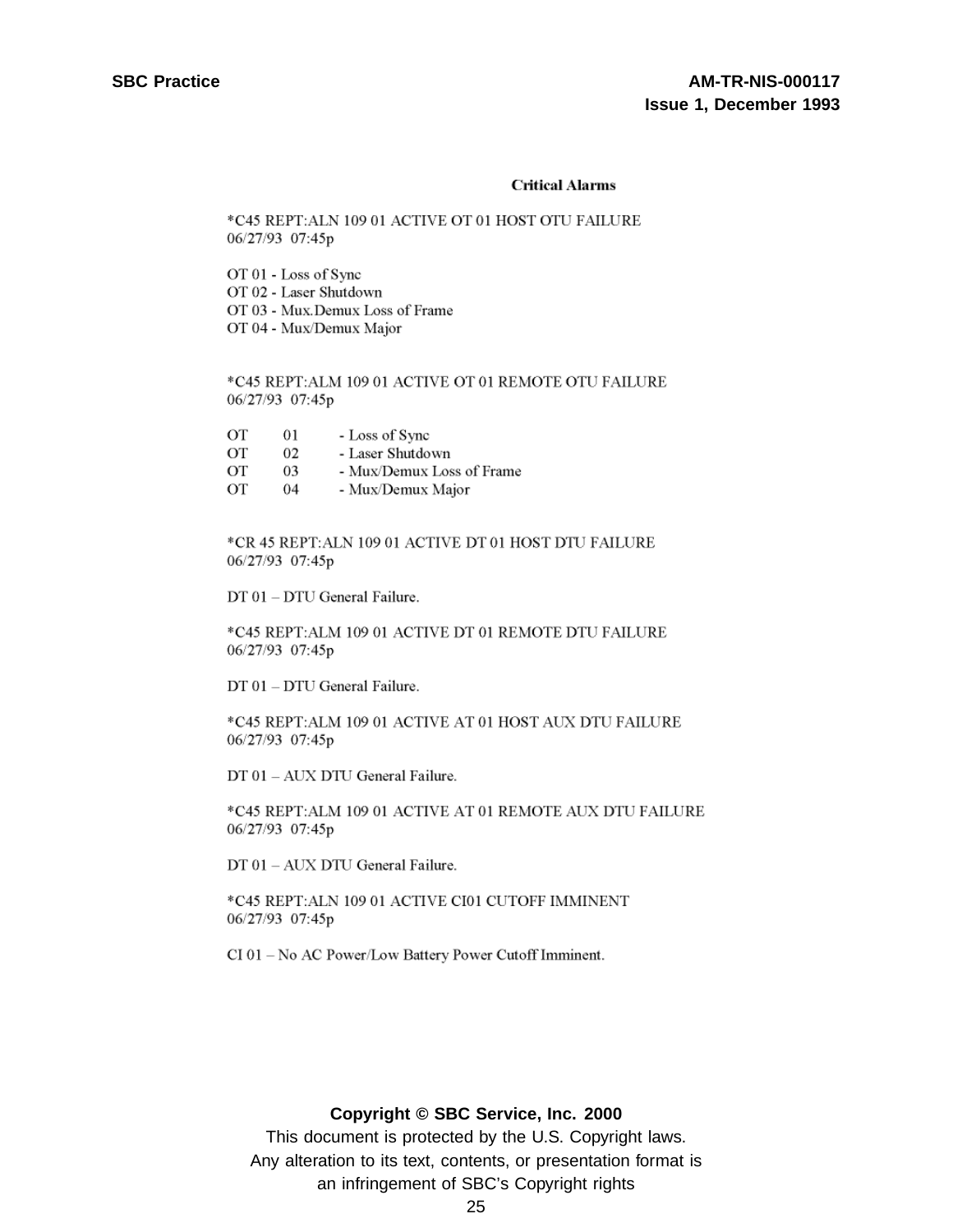#### **Major Alarms**

\*\* 45 REPT: ALM 109 01 ACTIVE OT 05 HOST TRANSCEIVER FAILURE 06/27/93 07:45p

OT. 05 -OTU 5 VDC Fail. 06  $\overline{OT}$ -OTU 15 VDC Fail. 09 OT -OTU Loss of Clock.

\*\* 4 REPT: ALM 109 01 ACTIVE OT 05 REMOTE TRANSCEIVER FAILURE 06/27/93 07:45p

OT 05 - OTU VDC Fail. OT 06 - OTU VDC Fail.

\*\*45 REPT: ALM 109 01 ACTIVE PA 01 PA FAILURE 06/27/99 07:45p

- PA 01 -Remote PA Heat Sink Over Temp.
- PA 02 -Remote PA Heat Sink Low Temp.
- $\begin{array}{c} 03 \\ 04 \end{array}$ PA -Remote PA Reserved.
- PA -Remote PA Under Current.
- PA 05 -Remote PA Over Current.

\*\* 45 REPT: ALM 109 01 ACTIVE PA 06 LOW PA POWER ALARM 06/27/93 07:45p

\*\*45 REPT:ALM 109 01 ACTIVE PA 07 HIGH PA POWER ALARM 06/27/93 07:45p

\*\*45 REPT: ALM 109 01 ACTIVE LO 01 LOW OPTICAL POWER ALARM 06/27/93 07:45p

\*\*45 REPT: ALM 109 01 ACTIVE HO 02 HIGH OPTICAL POWER ALARM 06/27/93 07:45p

\*\*45 REPT: ALM 109 01 ACTIVE FM 01 FACILITY MODULE FAILURE 06/27/93 07:45p

- FM 01 Remote FM Cutoff Imminent.
- FM 06 Remote FM Over Temp.
- FM 07 Remote FM DCV Failure.

#### **Copyright © SBC Service, Inc. 2000**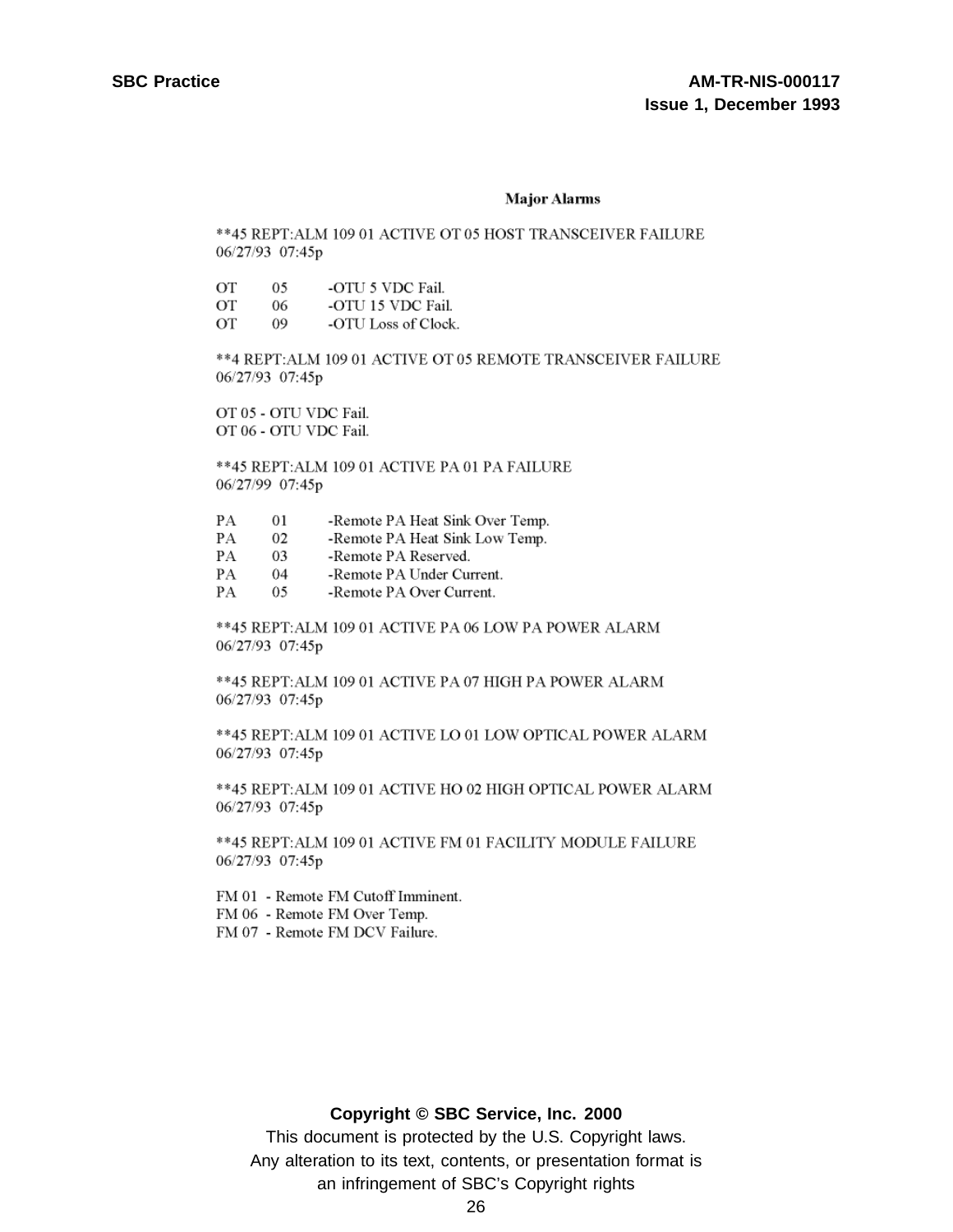\*\* 45 REPT: ALM 109 01 ACTIVE LK 01 HOST LINK ALARM 06/27/93 07:45p

LK 01 - ACU to Host CityCell Failure (ACU to Host APU).

\*\* 45 REPT: ALM 109 01 ACTIVE LK 01 REMOTE LINK ALARM 06/27/93 07:45p

LK 01 - Host CityCell to Remote CityCell Failure (Host APU to Remote APU).

\*\* 45 REPT: ALM 109 01 ACTAIVE DO 01 DOOR OPEN ALARM 06/27/93 07:45p

DO 01 - Remote CityCell Door is Open.

\*\* 45 REPT: ALM 109 01 ACTIVE BP 01 LOW BATTERY ALARM 0627/93 07:45p

BP 01 - Remote CityCell is on Battery Power.

#### **Copyright © SBC Service, Inc. 2000**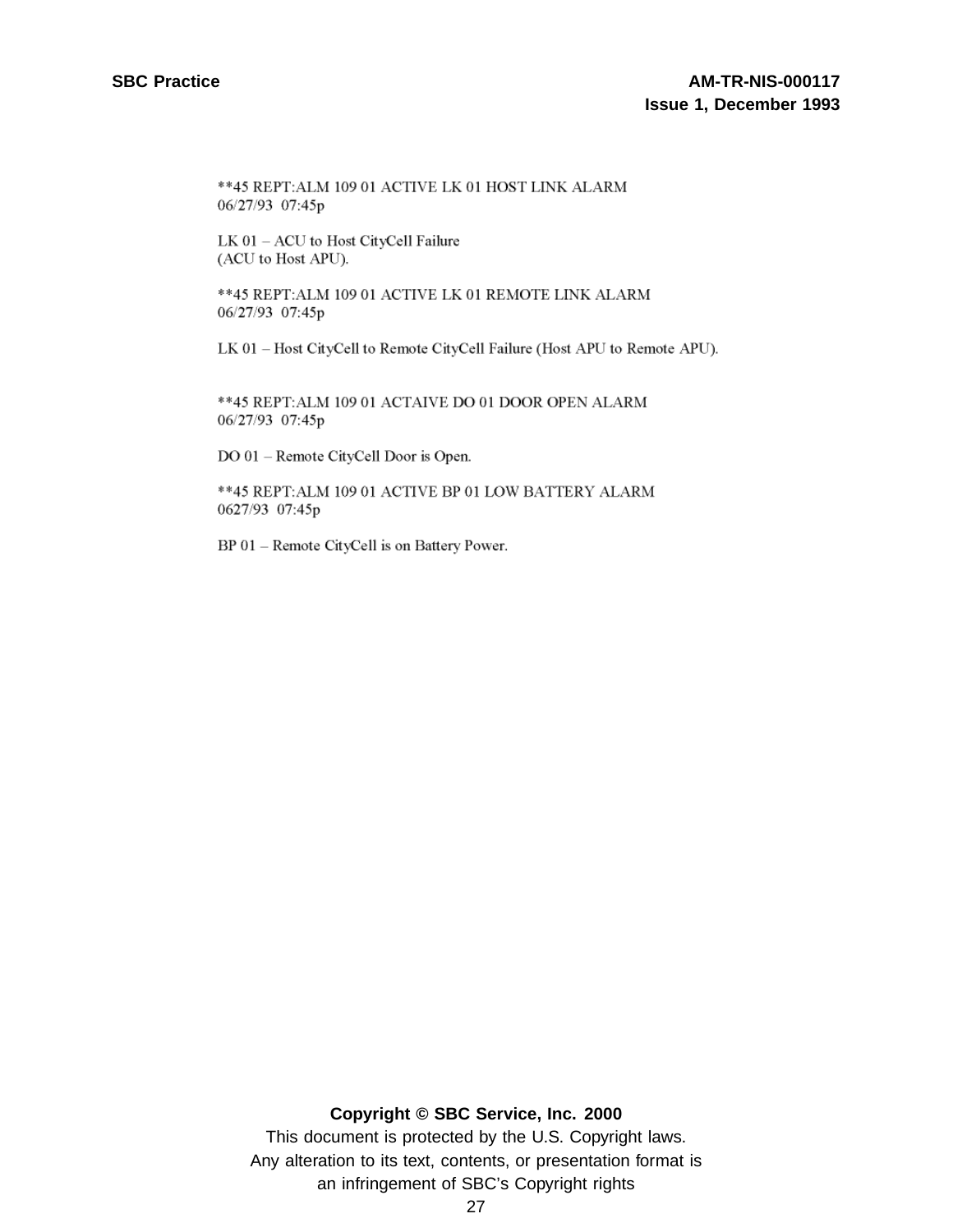#### **Minor Alarm**

45 REPT:ALM 109 01 ACTIVE FF 01 OTU FAN FAILURE 06/27/93 07:45p

\* 45 REPT: ALM 109 01 ACTIVE FF 02 DTU FAN FAILURE 06/27/93 07:45p

歌 45 REPT:ALM 109 01 ACTIVE FF 03 FM FAN FAILURE 06/27/93 07:45p

45 REPT: ALM 109 01 ACTIVE FM 00 FM AC FAILURE 06/27/93 07:45p

 $*$ 45 REPT: ALM 109 01 ACTIVE OT 07 HOST OTU ALARM 06/27/93 07:45p

OT 07 - OTU Minor Alarm OT 08 - OTU Laser Bias Warning

\* 45 REPT:ALM 109 01 ACTIVE OT 07 REMOTE OTU ALARM 06/27/93 07:45p

OT 07 - OTU Minor Alarm OT 08 - OTU Laser Bias Warning

45 REPT: ALM 109 01 ACTIVE OT 08 HOST OTU ALARM ∗ 06/27/93 07:45p

45 REPT:ALM 109 01 ACTIVE OT 08 REMOTE OTU ALARM 06/27/93 07:45p

\* 45 REPT: ALM 109 01 ACTIVE FM 04 FM HIGH TEMP ALARM 06/27/93 07:45p

45 REPT:ALM 109 01 ACTIVE HK 01 HOUSEKEEPING 1 REMOTE ALARM 承 06/27/93 07:45p

 $*$ 45 REPT: ALM 109 01 ACTIVE HK 02 HOUSEKEEPING 2 REMOTE ALARM 06/27/93 07:45p

45 REPT:ALM 109 01 ACTIVE OT 03 HOUSEKEEPING 3 REMOTE ALARM 06/27/93 07:45p

#### **Copyright © SBC Service, Inc. 2000**